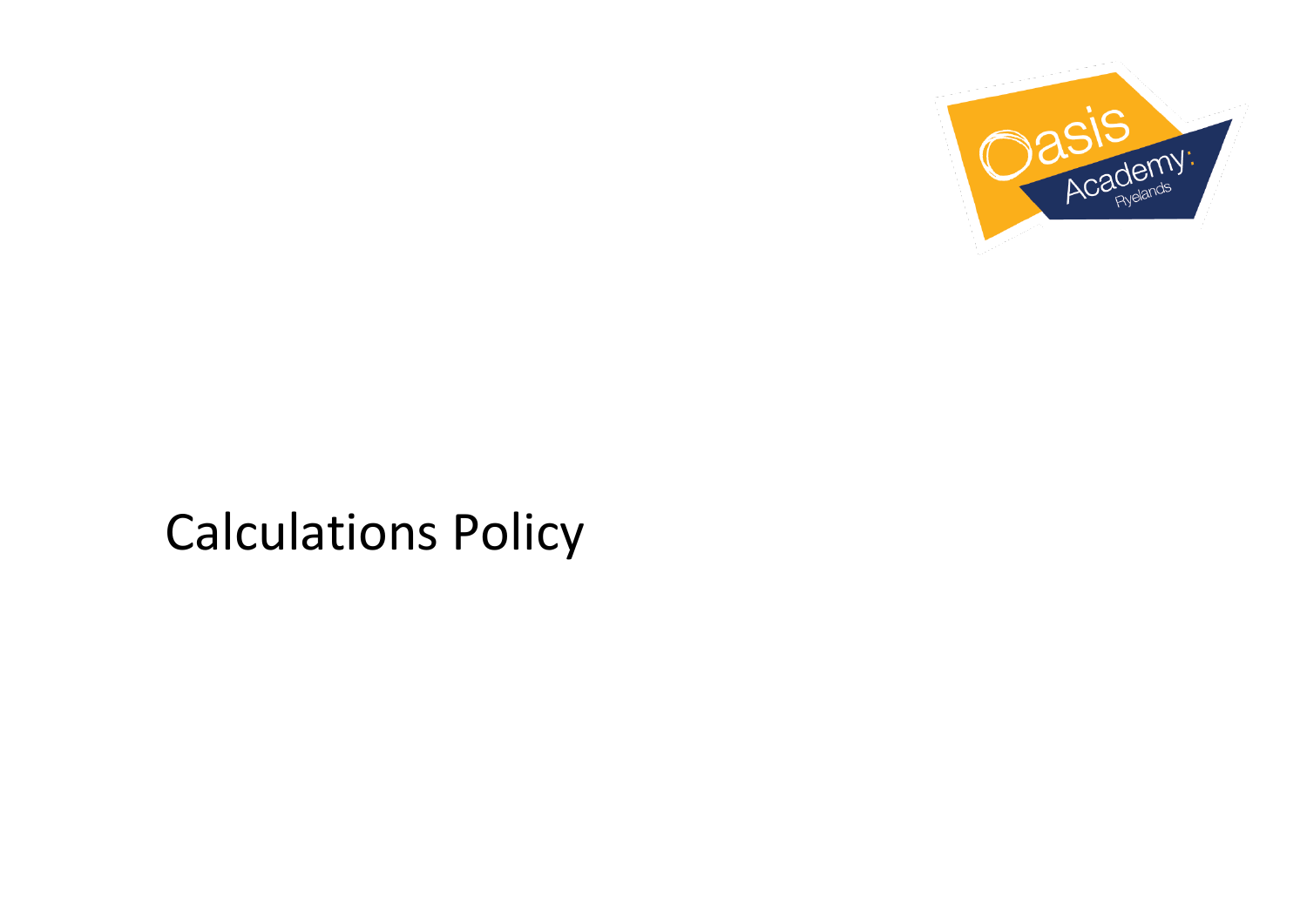|                                        | <b>Foundation Stage</b>                                                                                                                                                                                                                                                                                                                                                                                                                                                                                                                                                                                                                                             |                                                                                                                                                                                                                                            |                                  |                                                                                    |  |  |  |
|----------------------------------------|---------------------------------------------------------------------------------------------------------------------------------------------------------------------------------------------------------------------------------------------------------------------------------------------------------------------------------------------------------------------------------------------------------------------------------------------------------------------------------------------------------------------------------------------------------------------------------------------------------------------------------------------------------------------|--------------------------------------------------------------------------------------------------------------------------------------------------------------------------------------------------------------------------------------------|----------------------------------|------------------------------------------------------------------------------------|--|--|--|
|                                        | Children in Nursery and Reception will be given a really solid foundation in the basic building blocks of number by using number songs, counting regularly in<br>different contexts, having opportunities to use number in their play. They will be taught number recognition, understanding of terms more and less and addition and<br>taking away. Children will develop an understanding of how numbers work, so that they are confident with 2-digit numbers to 20 by the end of Reception, and they<br>will begin to read and say numbers to 100. This will lead to mental and written arithmetic as they reach the end of EYFS and progress to Key Stage 1.   |                                                                                                                                                                                                                                            |                                  |                                                                                    |  |  |  |
|                                        | <b>Early Learning Goal NUMBER</b><br><b>Addition and Subtraction:</b><br><b>Multiplication and Division:</b><br>Children count reliably with numbers from one to 20, place them<br>Using quantities and objects, they add and subtract two single-digit<br>They solve problems, including<br>in order and say which number is one more or one less than a<br>numbers and count on or back to find the answer.<br>doubling, halving and sharing.<br>given number.                                                                                                                                                                                                    |                                                                                                                                                                                                                                            |                                  |                                                                                    |  |  |  |
|                                        |                                                                                                                                                                                                                                                                                                                                                                                                                                                                                                                                                                                                                                                                     |                                                                                                                                                                                                                                            |                                  |                                                                                    |  |  |  |
|                                        | <b>Mental calculation</b>                                                                                                                                                                                                                                                                                                                                                                                                                                                                                                                                                                                                                                           | <b>Written calculation</b>                                                                                                                                                                                                                 |                                  | Default for ALL children                                                           |  |  |  |
| <b>N</b><br>$22 - 36$<br><b>Months</b> | Selects a small number of objects from a group when<br>asked, for example, 'please give me one', 'please give<br>me two'.<br>• Recites some number names in sequence.<br>• Begins to make comparisons between quantities.<br>• Uses some language of quantities, such as 'more'<br>and 'a lot'.<br>• Knows that a group of things changes in quantity<br>when something is added or taken away.                                                                                                                                                                                                                                                                     | Numerals present in the environment and linked<br>to groups of objects.<br>Creates and experiments with symbols and marks<br>representing ideas of number.                                                                                 | Count in 1s<br>Sing number songs |                                                                                    |  |  |  |
| N/R<br>$30 - 50$<br>months             | • Uses some number names and number language<br>spontaneously.<br>• Uses some number names accurately in play.<br>• Recites numbers in order to 10.<br>• Knows that numbers identify how many objects are in<br>a set.<br>• Shows curiosity about numbers by offering<br>comments or asking questions.<br>• Compares two groups of objects, saying when they<br>have the same number.<br>• Shows an interest in number problems.<br>• Separates a group of three or four objects in different<br>ways, beginning to recognise that the total is still the<br>same.<br>• Realises not only objects, but anything can be<br>counted, including steps, claps or jumps. | • Beginning to represent numbers using fingers, marks<br>on paper or pictures.<br>• Sometimes matches numeral and quantity correctly•<br>Shows an interest in numerals in the environment.<br>• Shows an interest in representing numbers. | Count in 1's to 20               | Count in 1s forward and back to 10<br>Understand how to compare groups of objects. |  |  |  |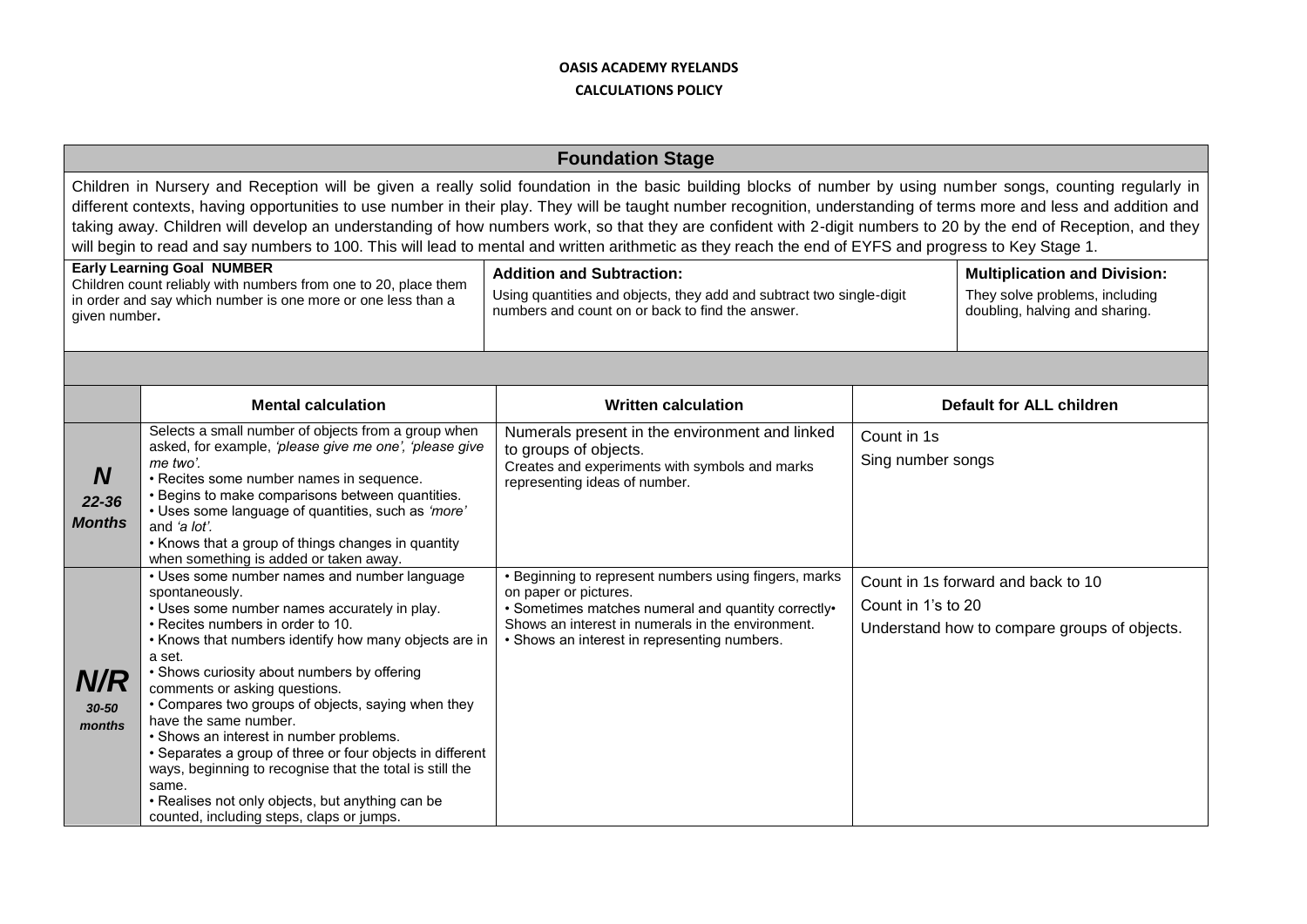| R<br>40-60<br>months                         | Recognise some numerals of personal significance.<br>• Recognises numerals 1 to 5.<br>• Counts up to three or four objects by saying one<br>number name for each item.<br>• Counts actions or objects which cannot be moved.<br>• Counts objects to 10, and beginning to count beyond<br>10.<br>• Counts out up to six objects from a larger group.                                                                                                                                                                                                                                                                                                                                                                                                                                                                                                                                                                                                                                                                                                       |                                                                                                                                                                                           | Begin to form written numerals correctly.                                                                                                                                                                                                                                                                                                                                                                                                                                                                                                                                                                                                                                                                                | Recognise numbers to 12<br>Begin to count in 2s and 10s<br>Double numbers to 5 using fingers               |                                                                                                                                                     |  |
|----------------------------------------------|-----------------------------------------------------------------------------------------------------------------------------------------------------------------------------------------------------------------------------------------------------------------------------------------------------------------------------------------------------------------------------------------------------------------------------------------------------------------------------------------------------------------------------------------------------------------------------------------------------------------------------------------------------------------------------------------------------------------------------------------------------------------------------------------------------------------------------------------------------------------------------------------------------------------------------------------------------------------------------------------------------------------------------------------------------------|-------------------------------------------------------------------------------------------------------------------------------------------------------------------------------------------|--------------------------------------------------------------------------------------------------------------------------------------------------------------------------------------------------------------------------------------------------------------------------------------------------------------------------------------------------------------------------------------------------------------------------------------------------------------------------------------------------------------------------------------------------------------------------------------------------------------------------------------------------------------------------------------------------------------------------|------------------------------------------------------------------------------------------------------------|-----------------------------------------------------------------------------------------------------------------------------------------------------|--|
| $\overline{R}$<br>60<br>months<br><b>ELG</b> | Addition and subtraction supported by practical<br>apparatus.<br>Learn to use different methods, combine groups.<br>Count on, use number line, and use 100 square.                                                                                                                                                                                                                                                                                                                                                                                                                                                                                                                                                                                                                                                                                                                                                                                                                                                                                        | Know how sums are written answer number<br>sentences and record their own addition and<br>subtraction number sentences.<br>Write numbers that are 1 more or 1 less than<br>numbers to 10. |                                                                                                                                                                                                                                                                                                                                                                                                                                                                                                                                                                                                                                                                                                                          | Recognise and order numerals to 20<br>Begin to count in 2s and 10s<br>Find half of even numbers by sharing |                                                                                                                                                     |  |
|                                              | <b>KEY STAGE 1</b>                                                                                                                                                                                                                                                                                                                                                                                                                                                                                                                                                                                                                                                                                                                                                                                                                                                                                                                                                                                                                                        |                                                                                                                                                                                           |                                                                                                                                                                                                                                                                                                                                                                                                                                                                                                                                                                                                                                                                                                                          |                                                                                                            |                                                                                                                                                     |  |
|                                              | Children in Years 1 and 2 will be given a really solid foundation in the basic building blocks of mental and written arithmetic. Through being taught place value,<br>children will develop an understanding of how numbers work, so that they are confident with 2-digit numbers and beginning to read and say numbers above 100.                                                                                                                                                                                                                                                                                                                                                                                                                                                                                                                                                                                                                                                                                                                        |                                                                                                                                                                                           |                                                                                                                                                                                                                                                                                                                                                                                                                                                                                                                                                                                                                                                                                                                          |                                                                                                            |                                                                                                                                                     |  |
|                                              | Addition and Subtraction: A focus on number bonds, first via practical hands-<br>on experiences and subsequently using memorisation techniques, enables a<br>good grounding in these crucial facts, and ensures that all children leave Year 2<br>knowing the pairs of numbers which make all the numbers up to 10 at least.<br>Children will also have experienced and been taught pairs to 20. Children's<br>knowledge of number facts enables them to add several 1-digit numbers, and to<br>add/subtract a 1-digit number to/from a 2-digit number. Another important<br>conceptual tool is the ability to add/subtract 1 or 10, and to understand which<br>digit changes and why. This understanding is extended to enable children to add<br>and subtract multiples of 10 to and from any 2-digit number. The most important<br>application of this knowledge is the ability to add or subtract any pair of 2-digit<br>numbers by counting on or back in 10s and 1s. Children may extend this to<br>adding by partitioning numbers into 10s and 1s. |                                                                                                                                                                                           | Multiplication and Division: Children will be taught<br>to count in 2s, 3s, 5s and 10s, and will relate this skill<br>to repeated addition. Children will meet and begin to<br>learn the associated $x2$ , $x3$ , $x5$ and $x10$ tables.<br>Engaging in a practical way with the concept of<br>repeated addition and the use of arrays enables<br>children to develop a preliminary understanding of<br>multiplication, and asking them to consider how many<br>groups of a given number make a total will introduce<br>them to the idea of division. Children will also be<br>taught to double and halve numbers, and will thus<br>experience scaling up or down as a further aspect of<br>multiplication and division. |                                                                                                            | <b>Fractions: Fractions</b><br>will be introduced as<br>numbers and as<br>operators, specifically in<br>relation to halves,<br>quarters and thirds. |  |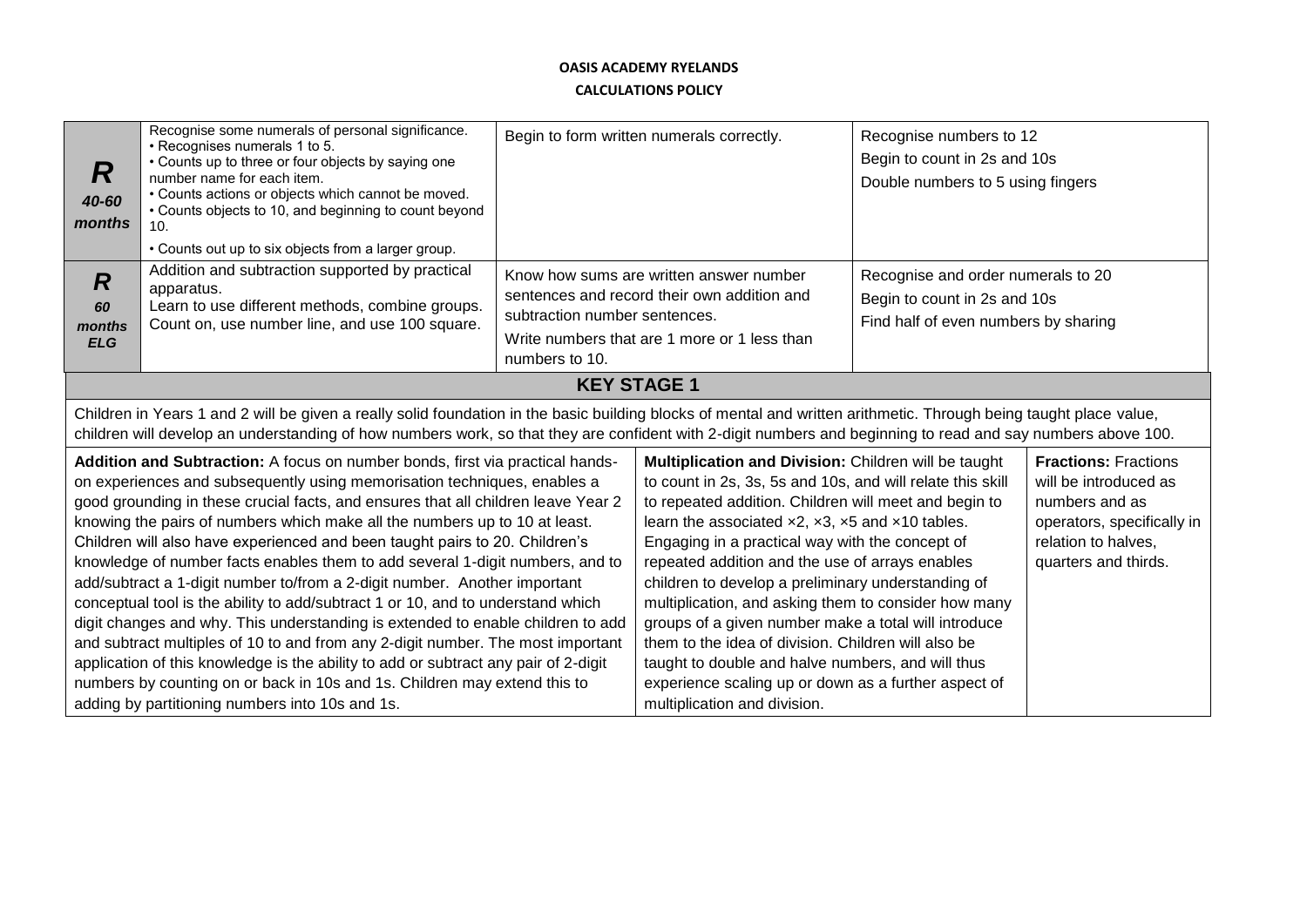|                             | Year 1                                                                                                                                                                                                                                                                                                                                                                                                                                         |                            |                                                                                                                                            |  |  |
|-----------------------------|------------------------------------------------------------------------------------------------------------------------------------------------------------------------------------------------------------------------------------------------------------------------------------------------------------------------------------------------------------------------------------------------------------------------------------------------|----------------------------|--------------------------------------------------------------------------------------------------------------------------------------------|--|--|
|                             | <b>Mental calculation</b>                                                                                                                                                                                                                                                                                                                                                                                                                      | <b>Written calculation</b> | <b>Default for ALL children</b>                                                                                                            |  |  |
| Y <sub>1</sub>              | Number bonds ('story' of 5, 6, 7, 8, 9 and 10)<br>Count on in 1s from a given 2-digit number<br>Add two 1-digit numbers<br>Add three 1-digit numbers, spotting doubles or<br>pairs to 10<br>Count on in 10s from any given 2-digit number<br>Add 10 to any given 2-digit number<br>Use number facts to add 1-digit numbers to<br>2-digit numbers<br>e.g. Use $4 + 3$ to work out $24 + 3$ , $34 + 3$<br>Add by putting the larger number first |                            | Pairs with a total of 10<br>Count in 1s<br>Count in 10s<br>Count on 1 from any given 2-digit number                                        |  |  |
| Y1                          | Number bonds ('story' of 5, 6, 7, 8, 9 and 10)<br>Count back in 1s from a given 2-digit number<br>Subtract one 1-digit number from another<br>Count back in 10s from any given 2-digit number<br>Subtract 10 from any given 2-digit number<br>Use number facts to subtract 1-digit numbers<br>from 2-digit numbers<br>e.g. Use $7 - 2$ to work out $27 - 2$ , $37 - 2$                                                                         |                            | Pairs with a total of 10<br>Count back in 1s from 20 to 0<br>Count back in 10s from 100 to 0<br>Count back 1 from any given 2-digit number |  |  |
| Y1<br>$\boldsymbol{\times}$ | Begin to count in 2s, 5s and 10s<br>Begin to say what three 5s are by counting in 5s,<br>or what four 2s are by counting in 2s, etc.<br>Double numbers to 10                                                                                                                                                                                                                                                                                   |                            | Begin to count in 2s and 10s<br>Double numbers to 5 using fingers                                                                          |  |  |
| Y1<br>÷                     | Begin to count in 2s, 5s and 10s<br>Find half of even numbers to 12 and know it is<br>hard to halve odd numbers<br>Find half of even numbers by sharing                                                                                                                                                                                                                                                                                        |                            | Begin to count in 2s and 10s<br>Find half of even numbers by sharing                                                                       |  |  |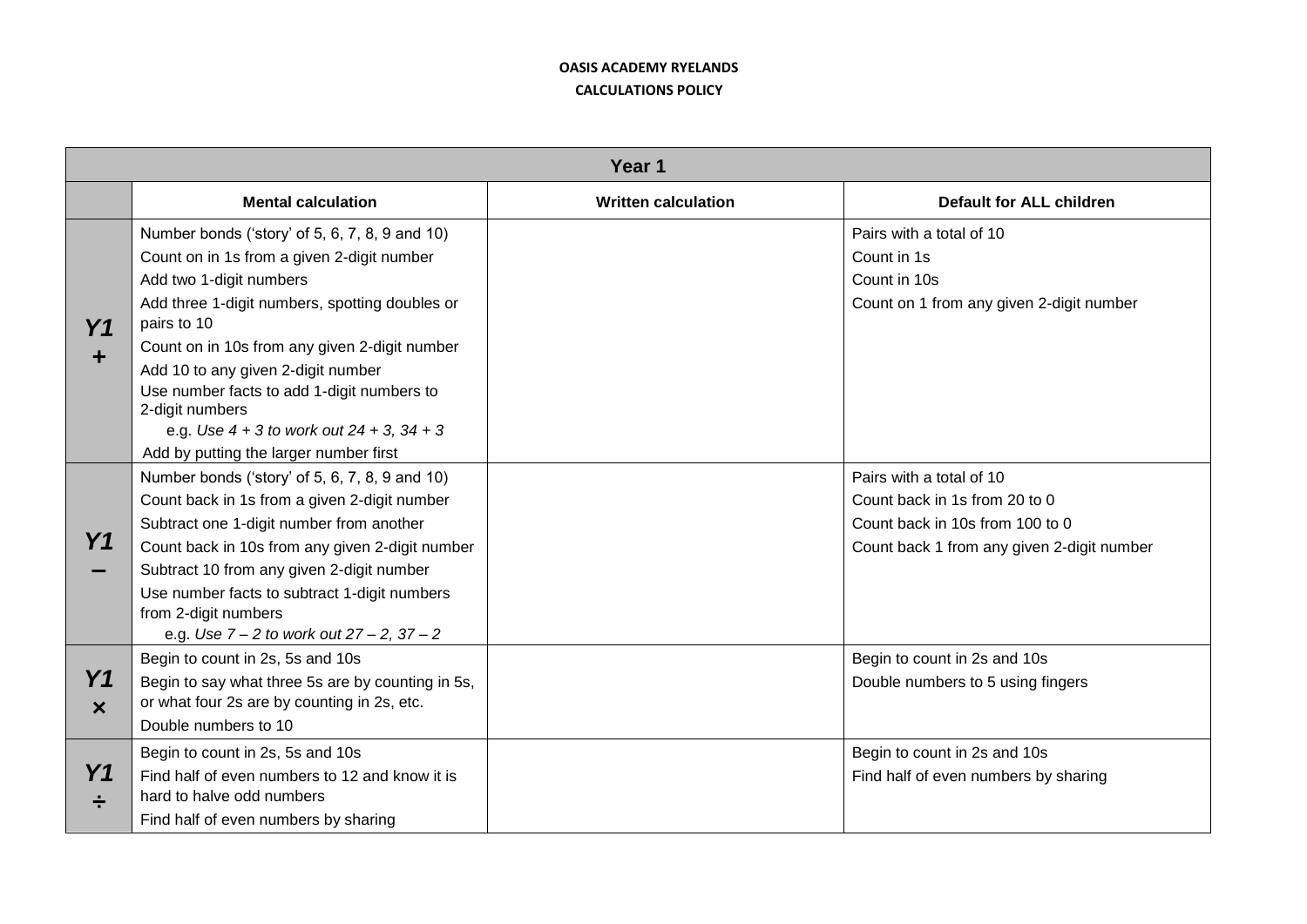|           | Begin to use visual and concrete arrays or<br>'sets of' to find how many sets of a small number<br>make a larger number                                                                                                                                                                                                                                                                                                                                          |                            |                                                                                                                                                                                                                                         |
|-----------|------------------------------------------------------------------------------------------------------------------------------------------------------------------------------------------------------------------------------------------------------------------------------------------------------------------------------------------------------------------------------------------------------------------------------------------------------------------|----------------------------|-----------------------------------------------------------------------------------------------------------------------------------------------------------------------------------------------------------------------------------------|
|           |                                                                                                                                                                                                                                                                                                                                                                                                                                                                  | Year <sub>2</sub>          |                                                                                                                                                                                                                                         |
|           | <b>Mental calculation</b>                                                                                                                                                                                                                                                                                                                                                                                                                                        | <b>Written calculation</b> | <b>Default for ALL children</b>                                                                                                                                                                                                         |
| <b>Y2</b> | Number bonds - know all the pairs of numbers<br>which make all the numbers to 12, and pairs with<br>a total of 20<br>Count on in 1s and 10s from any given 2-digit<br>number<br>Add two or three 1-digit numbers<br>Add a 1-digit number to any 2-digit number using<br>number facts, including bridging multiples of 10<br>e.g. $45 + 4$<br>e.g. $38 + 7$<br>Add 10 and small multiples of 10 to any given<br>2-digit number<br>Add any pair of 2-digit numbers |                            | Know pairs of numbers which make each total up<br>to 10<br>Add two 1-digit numbers<br>Add a 1-digit number to a 2-digit number by<br>counting on in 1s<br>Add 10 and small multiples of 10 to a 2-digit<br>number by counting on in 10s |
| <b>Y2</b> | Number bonds - know all the pairs of numbers<br>which make all the numbers to 12<br>Count back in 1s and 10s from any given 2-digit<br>number<br>Subtract a 1-digit number from any 2-digit<br>number using number facts, including bridging<br>multiples of 10<br>e.g. $56 - 3$<br>e.g. $53 - 5$<br>Subtract 10 and small multiples of 10 from any<br>given 2-digit number<br>Subtract any pair of 2-digit numbers by counting                                  |                            | Know pairs of numbers which make each total up<br>to 10<br>Subtract a 1-digit number from a 2-digit number by<br>counting back in 1s<br>Subtract 10 and small multiples of 10 from a<br>2-digit number by counting back in 10s          |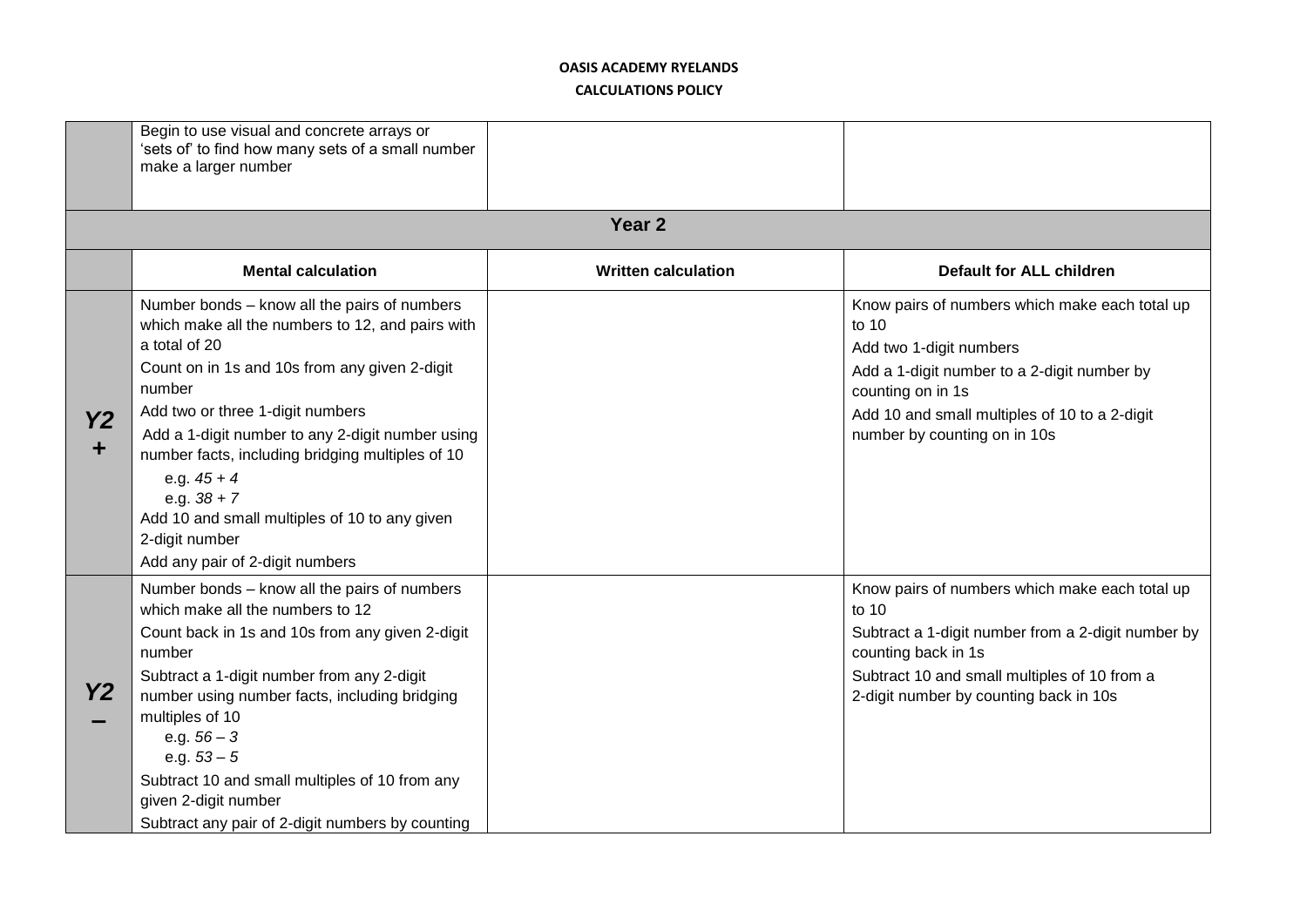|                                    | back in 10s and 1s or by counting up                                                                                                                                                                                                                                                                                                                                                                                                                                                                     |                                                                                                                                                                                      |
|------------------------------------|----------------------------------------------------------------------------------------------------------------------------------------------------------------------------------------------------------------------------------------------------------------------------------------------------------------------------------------------------------------------------------------------------------------------------------------------------------------------------------------------------------|--------------------------------------------------------------------------------------------------------------------------------------------------------------------------------------|
| <b>Y2</b><br>$\boldsymbol{\times}$ | Count in 2s, 5s and 10s<br>Begin to count in 3s<br>Begin to understand that multiplication is<br>repeated addition and to use arrays<br>e.g. $3 \times 4$ is three rows of 4 dots<br>Begin to learn the $\times 2$ , $\times 3$ , $\times 5$ and $\times 10$ tables,<br>seeing these as 'lots of'<br>e.g. 5 lots of 2, 6 lots of 2, 7 lots of 2<br>Double numbers up to 20<br>Begin to double multiples of 5 to 100<br>Begin to double 2-digit numbers less than 50<br>with 1s digits of 1, 2, 3, 4 or 5 | Count in 2s, 5s and 10s<br>Begin to use and understand simple arrays<br>e.g. $2 \times 4$ is two lots of four<br>Double numbers up to 10<br>Double multiples of 10 to 50             |
| <b>Y2</b>                          | Count in 2s, 5s and 10s<br>Begin to count in 3s<br>Using fingers, say where a given number is in<br>the 2s, 5s or 10s count<br>e.g. 8 is the fourth number when I count in 2s<br>Relate division to grouping<br>e.g. How many groups of 5 in 15?<br>Halve numbers to 20<br>Begin to halve numbers to 40 and multiples of 10<br>to 100<br>Find $\frac{1}{2}$ , $\frac{1}{3}$ , $\frac{1}{4}$ and $\frac{3}{4}$ of a quantity of objects and<br>of amounts (whole number answers)                          | Count in 2s, 5s and 10s<br>Say how many rows in a given array<br>e.g. How many rows of 5 are in an array of<br>$3 \times 5?$<br>Halve numbers to 12<br>Find $\frac{1}{2}$ of amounts |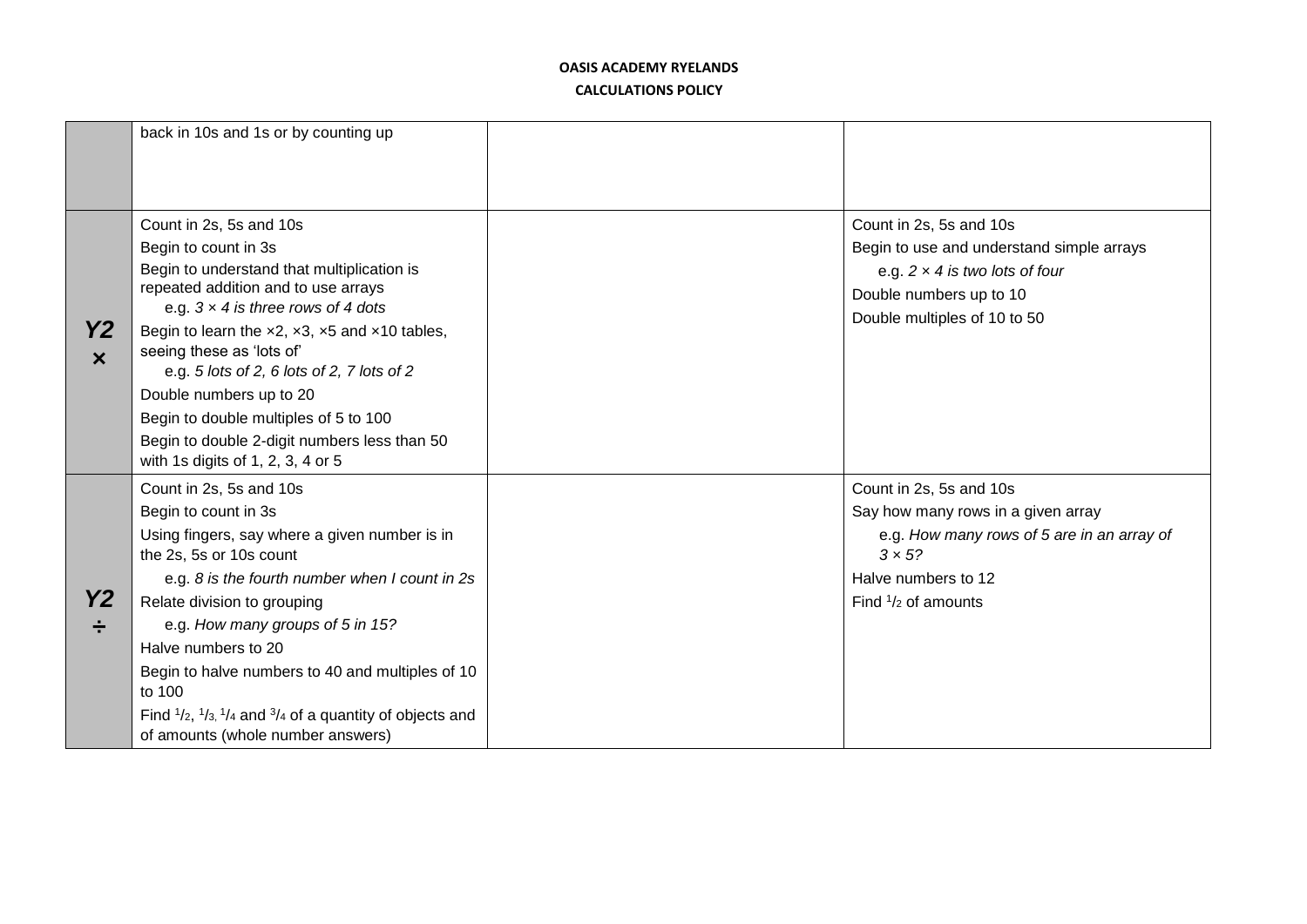|           | <b>LOWER KEY STAGE 2</b>                                                                                                                                                                                                                                                                                                                                                                                                                                                                                                                                                                                                                                                         |                                                                                                                                                                                                                                                                                                                                                                    |                                                                                                                                                                                                                                                                                                                                                                                                                                                                          |                                                                                                                                                                                                                                                                                                                                                                                                     |  |  |
|-----------|----------------------------------------------------------------------------------------------------------------------------------------------------------------------------------------------------------------------------------------------------------------------------------------------------------------------------------------------------------------------------------------------------------------------------------------------------------------------------------------------------------------------------------------------------------------------------------------------------------------------------------------------------------------------------------|--------------------------------------------------------------------------------------------------------------------------------------------------------------------------------------------------------------------------------------------------------------------------------------------------------------------------------------------------------------------|--------------------------------------------------------------------------------------------------------------------------------------------------------------------------------------------------------------------------------------------------------------------------------------------------------------------------------------------------------------------------------------------------------------------------------------------------------------------------|-----------------------------------------------------------------------------------------------------------------------------------------------------------------------------------------------------------------------------------------------------------------------------------------------------------------------------------------------------------------------------------------------------|--|--|
|           | In Lower Key Stage 2, children build on the concrete and conceptual understandings they have gained in Key Stage 1 to develop a real mathematical understanding<br>of the four operations, in particular developing arithmetical competence in relation to larger numbers.                                                                                                                                                                                                                                                                                                                                                                                                       |                                                                                                                                                                                                                                                                                                                                                                    |                                                                                                                                                                                                                                                                                                                                                                                                                                                                          |                                                                                                                                                                                                                                                                                                                                                                                                     |  |  |
|           | Addition and subtraction: Children are taught to use place value<br>and number facts to add and subtract numbers mentally and they<br>will develop a range of strategies to enable them to discard the<br>'counting in 1s' or fingers-based methods of Key Stage 1. In<br>particular, children will learn to add and subtract multiples and near<br>multiples of 10, 100 and 1000, and will become fluent in<br>complementary addition as an accurate means of achieving fast<br>and accurate answers to 3-digit subtractions. Standard written<br>methods for adding larger numbers are taught, learned and<br>consolidated, and written column subtraction is also introduced. |                                                                                                                                                                                                                                                                                                                                                                    | Multiplication and division: This key stage<br>is also the period during which all the<br>multiplication and division facts are<br>thoroughly memorised, including all facts up<br>to 12 x 12. Efficient written methods for<br>multiplying or dividing a 2-digit or 3-digit<br>number by a 1-digit number are taught, as<br>are mental strategies for multiplication or<br>division with large but 'friendly' numbers,<br>e.g. when dividing by 5 or multiplying by 20. | Fractions and decimals: Children will<br>develop their understanding of fractions,<br>learning to reduce a fraction to its simplest<br>form, as well as finding non-unit fractions of<br>amounts and quantities. The concept of a<br>decimal number is introduced and children<br>consolidate a firm understanding of 1-place<br>decimals, multiplying and dividing whole<br>numbers by 10 and 100. |  |  |
|           | Year <sub>3</sub>                                                                                                                                                                                                                                                                                                                                                                                                                                                                                                                                                                                                                                                                |                                                                                                                                                                                                                                                                                                                                                                    |                                                                                                                                                                                                                                                                                                                                                                                                                                                                          |                                                                                                                                                                                                                                                                                                                                                                                                     |  |  |
|           | <b>Mental calculation</b>                                                                                                                                                                                                                                                                                                                                                                                                                                                                                                                                                                                                                                                        |                                                                                                                                                                                                                                                                                                                                                                    | <b>Written calculation</b>                                                                                                                                                                                                                                                                                                                                                                                                                                               | <b>Default for ALL children</b>                                                                                                                                                                                                                                                                                                                                                                     |  |  |
| <b>Y3</b> | Know pairs with each total to 20<br>e.g. $2 + 6 = 8$ , $12 + 6 = 18$ , $7 + 8 = 15$<br>Know pairs of multiples of 10 with a total of 100<br>Add any two 2-digit numbers by counting on in<br>10s and 1s or by using partitioning<br>Add multiples and near multiples of 10 and 100<br>Perform place-value additions without a struggle<br>e.g. $300 + 8 + 50 = 358$<br>Use place value and number facts to add a<br>1-digit or 2-digit number to a 3-digit number<br>e.g. $104 + 56$ is $160$ since $104 + 50 = 154$<br>and $6 + 4 = 10$<br>$676 + 8$ is 684 since $8 = 4 + 4$ and<br>$76 + 4 + 4 = 84$                                                                          | Use expanded column addition to add two or<br>three 3-digit numbers or three 2-digit numbers<br>Begin to use compact column addition to add<br>numbers with 3 digits<br>Begin to add like fractions<br>e.g. $\frac{3}{8} + \frac{1}{8} + \frac{1}{8}$<br>Recognise fractions that add to 1<br>e.g. $\frac{1}{4} + \frac{3}{4}$<br>e.g. $\frac{3}{5} + \frac{2}{5}$ |                                                                                                                                                                                                                                                                                                                                                                                                                                                                          | Know pairs of numbers which make each total up<br>to 10, and which total 20<br>Add two 2-digit numbers by counting on in 10s<br>and 1s<br>e.g. $56 + 35$ is $56 + 30$ and then add the 5<br>Understand simple place-value additions<br>e.g. $200 + 40 + 5 = 245$<br>Use place value to add multiples of 10 or 100                                                                                   |  |  |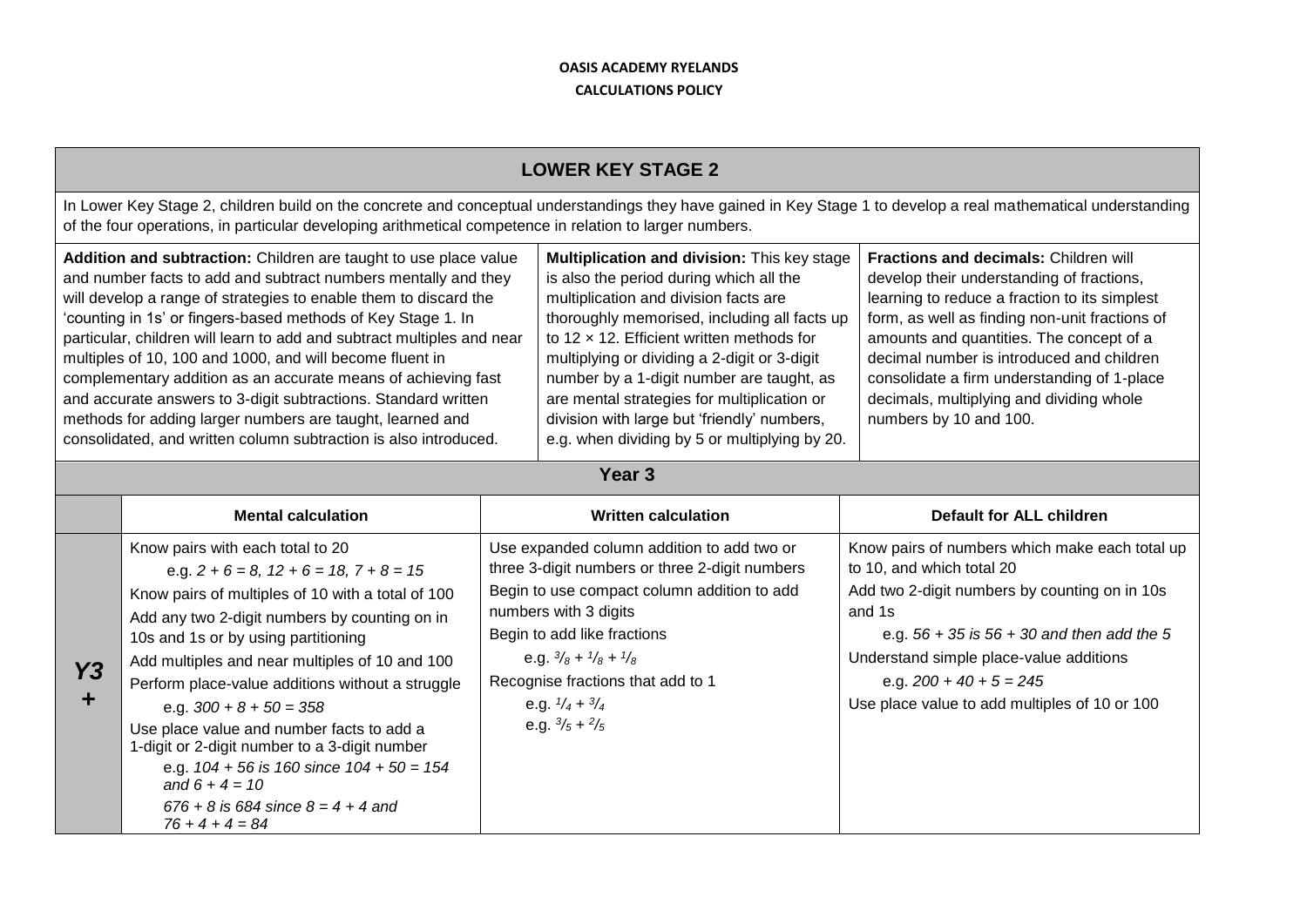|                | Add pairs of 'friendly' 3-digit numbers<br>e.g. $320 + 450$                                                                                                                                                                                                                                                                                                                                                                                                                                                                                                                                                                                                                           |                                                                                                                                                                                         |                                                                                                                                                                                                                                                 |
|----------------|---------------------------------------------------------------------------------------------------------------------------------------------------------------------------------------------------------------------------------------------------------------------------------------------------------------------------------------------------------------------------------------------------------------------------------------------------------------------------------------------------------------------------------------------------------------------------------------------------------------------------------------------------------------------------------------|-----------------------------------------------------------------------------------------------------------------------------------------------------------------------------------------|-------------------------------------------------------------------------------------------------------------------------------------------------------------------------------------------------------------------------------------------------|
| Y3             | Begin to add amounts of money using partitioning<br>Know pairs with each total to 20<br>e.g. $8 - 2 = 6$<br>e.g. $18 - 6 = 12$<br>e.g. $15 - 8 = 7$<br>Subtract any two 2-digit numbers<br>Perform place-value subtractions without a<br>struggle<br>e.g. $536 - 30 = 506$<br>Subtract 2-digit numbers from numbers > 100 by<br>counting up<br>e.g. 143 - 76 is done by starting at 76. Then<br>add 4 (80), then add 20 (100), then add 43,<br>making the difference a total of 67<br>Subtract multiples and near multiples of 10 and<br>100<br>Subtract, when appropriate, by counting back or<br>taking away, using place value and number facts<br>Find change from £1, £5 and £10 | Use counting up as an informal written strategy<br>for subtracting pairs of 3-digit numbers<br>e.g. $423 - 357$<br>Begin to subtract like fractions<br>e.g. $\frac{7}{8} - \frac{3}{8}$ | Know pairs of numbers which make each total up<br>to 10, and which total 20<br>Count up to subtract 2-digit numbers<br>e.g. $72 - 47$<br>Subtract multiples of 5 from 100 by counting up<br>e.g. $100 - 35$<br>Subtract multiples of 10 and 100 |
| Y3<br>$\bm{x}$ | Know by heart all the multiplication facts in the<br>$x2, x3, x4, x5, x8$ and $x10$ tables<br>Multiply whole numbers by 10 and 100<br>Recognise that multiplication is commutative<br>Use place value and number facts in mental<br>multiplication<br>e.g. $30 \times 5$ is $15 \times 10$<br>Partition teen numbers to multiply by a 1-digit<br>number<br>e.g. $3 \times 14$ as $3 \times 10$ and $3 \times 4$<br>Double numbers up to 50                                                                                                                                                                                                                                            | Use partitioning (grid multiplication) to multiply<br>2-digit and 3-digit numbers by 'friendly' 1-digit<br>numbers                                                                      | Know by heart the $\times 2$ , $\times 3$ , $\times 5$ and $\times 10$ tables<br>Double given tables facts to get others<br>Double numbers up to 25 and multiples of 5 to 50                                                                    |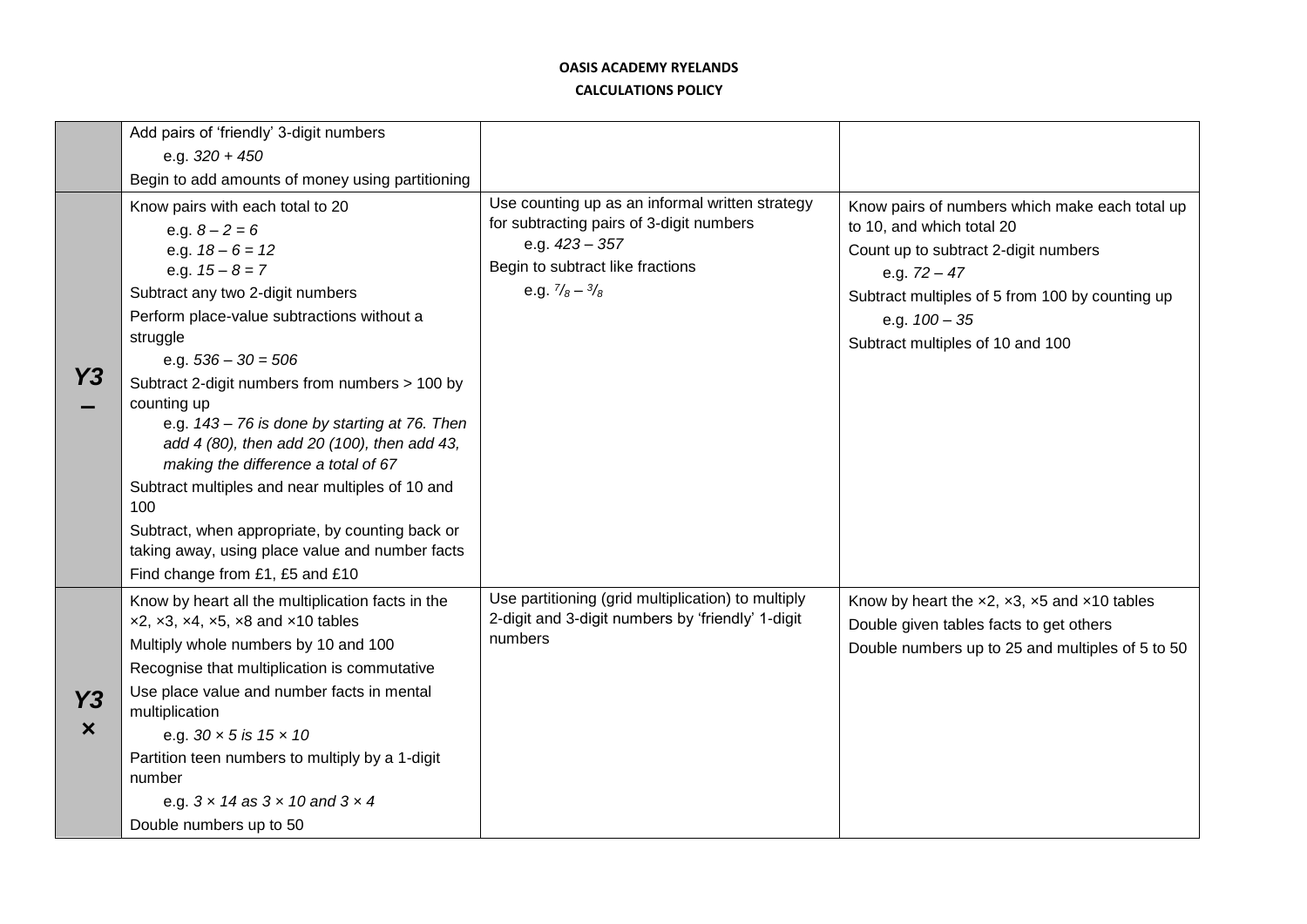| Y3<br>÷ | Know by heart all the division facts derived from<br>the $\times 2$ , $\times 3$ , $\times 4$ , $\times 5$ , $\times 8$ and $\times 10$ tables<br>Divide whole numbers by 10 or 100 to give whole<br>number answers<br>Recognise that division is not commutative<br>Use place value and number facts in mental<br>division<br>e.g. $84 \div 4$ is half of 42<br>Divide larger numbers mentally by subtracting the<br>10th multiple as appropriate, including those with<br>remainders<br>e.g. $57 \div 3$ is $10 + 9$ as $10 \times 3 = 30$ and<br>$9 \times 3 = 27$<br>Halve even numbers to 100, halve odd numbers<br>to 20 | Perform divisions just above the 10th multiple<br>using horizontal or vertical jottings and<br>understanding how to give a remainder as a<br>whole number<br>Find unit fractions of quantities and begin to find<br>non-unit fractions of quantities                                                    | Know by heart the division facts derived from the<br>$x2, x3, x5$ and $x10$ tables<br>Halve even numbers up to 50 and multiples of 10<br>to 100<br>Perform divisions within the tables including those<br>with remainders<br>e.g. $38 \div 5$                                      |
|---------|--------------------------------------------------------------------------------------------------------------------------------------------------------------------------------------------------------------------------------------------------------------------------------------------------------------------------------------------------------------------------------------------------------------------------------------------------------------------------------------------------------------------------------------------------------------------------------------------------------------------------------|---------------------------------------------------------------------------------------------------------------------------------------------------------------------------------------------------------------------------------------------------------------------------------------------------------|------------------------------------------------------------------------------------------------------------------------------------------------------------------------------------------------------------------------------------------------------------------------------------|
|         |                                                                                                                                                                                                                                                                                                                                                                                                                                                                                                                                                                                                                                | Year 4                                                                                                                                                                                                                                                                                                  |                                                                                                                                                                                                                                                                                    |
|         | <b>Mental calculation</b>                                                                                                                                                                                                                                                                                                                                                                                                                                                                                                                                                                                                      | <b>Written calculation</b>                                                                                                                                                                                                                                                                              | <b>Default for ALL children</b>                                                                                                                                                                                                                                                    |
| Y4<br>٠ | Add any two 2-digit numbers by partitioning or<br>counting on<br>Know by heart/quickly derive number bonds<br>to 100 and to £1<br>Add to the next 100, £1 and whole number<br>e.g. $234 + 66 = 300$<br>e.g. $3.4 + 0.6 = 4$<br>Perform place-value additions without a struggle<br>e.g. $300 + 8 + 50 + 4000 = 4358$<br>Add multiples and near multiples of 10, 100 and<br>1000<br>Add £1, 10p, 1p to amounts of money<br>Use place value and number facts to add 1-, 2-,                                                                                                                                                      | Column addition for 3-digit and 4-digit numbers<br>e.g.<br>5347<br>2286<br>$+1495$<br>$\begin{array}{c} 2 \end{array}$<br>9   2 8<br>Add like fractions<br>e.g. $\frac{3}{5} + \frac{4}{5} = \frac{7}{5} = 1 \frac{2}{5}$<br>Be confident with fractions that add to 1 and<br>fraction complements to 1 | Add any 2-digit numbers by partitioning or<br>counting on<br>Number bonds to 20<br>Know pairs of multiples of 10 with a total of 100<br>Add 'friendly' larger numbers using knowledge of<br>place value and number facts<br>Use expanded column addition to add 3-digit<br>numbers |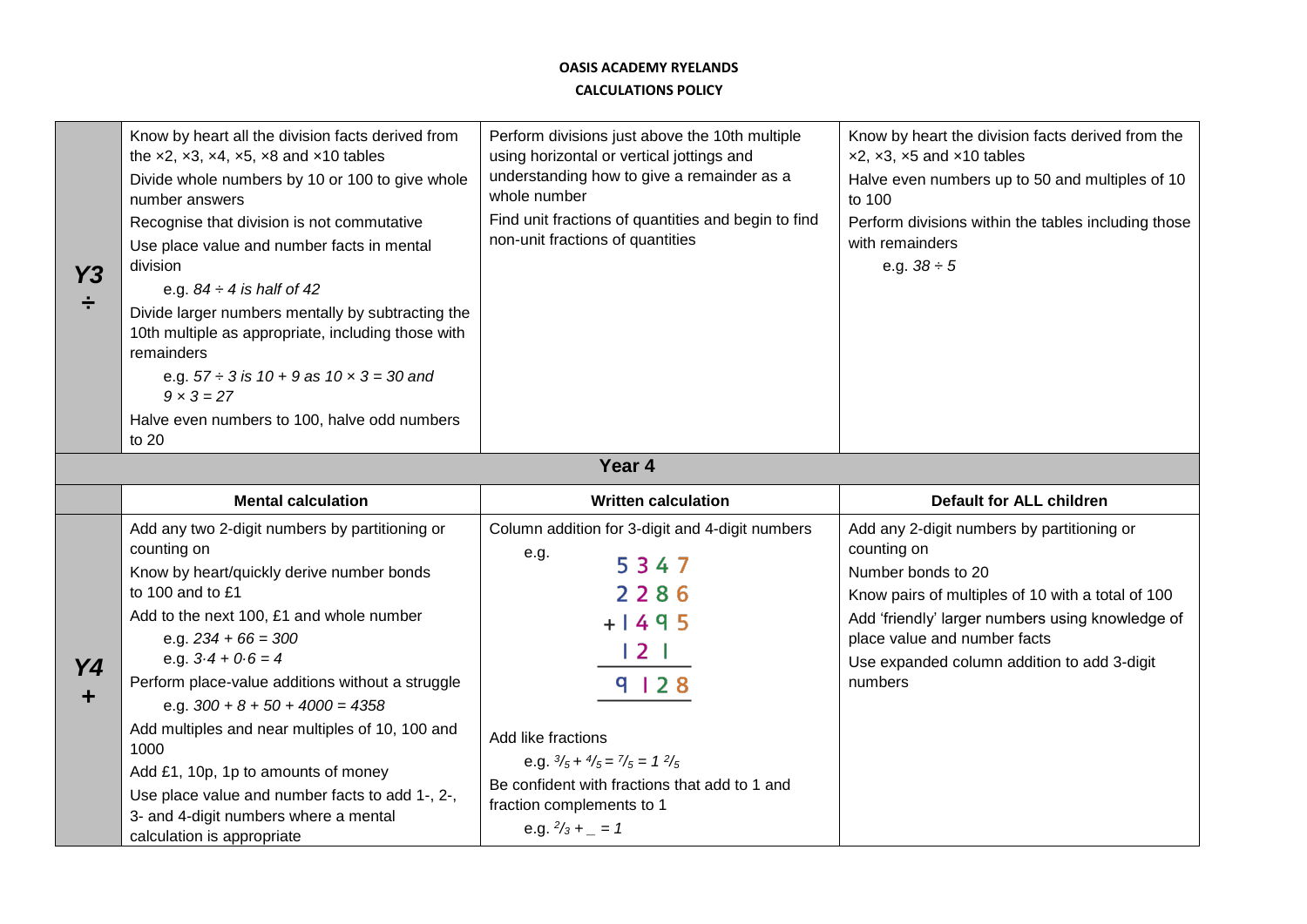|                | e.g. $4004 + 156$ by knowing that $6 + 4 = 10$<br>and that $4004 + 150 = 4154$ so the total is<br>4160                                                                                                                                                                                                                                                                                                                                                                                                                                                                                      |                                                                                                                                                                                                                                                                                                                                                                                                                               |                                                                                                                                                                                              |
|----------------|---------------------------------------------------------------------------------------------------------------------------------------------------------------------------------------------------------------------------------------------------------------------------------------------------------------------------------------------------------------------------------------------------------------------------------------------------------------------------------------------------------------------------------------------------------------------------------------------|-------------------------------------------------------------------------------------------------------------------------------------------------------------------------------------------------------------------------------------------------------------------------------------------------------------------------------------------------------------------------------------------------------------------------------|----------------------------------------------------------------------------------------------------------------------------------------------------------------------------------------------|
| Y4             | Subtract any two 2-digit numbers<br>Know by heart/quickly derive number bonds to<br>100<br>Perform place-value subtractions without a<br>struggle<br>e.g. $4736 - 706 = 4030$<br>Subtract multiples and near multiples of 10, 100,<br>1000, £1 and 10p<br>Subtract multiples of 0.1<br>Subtract by counting up<br>e.g. $503 - 368$ is done by adding<br>$368 + 2 + 30 + 100 + 3$ (so we added 135)<br>Subtract, when appropriate, by counting back or<br>taking away, using place value and number facts<br>Subtract £1, 10p, 1p from amounts of money<br>Find change from £10, £20 and £50 | Use expanded column subtraction for 3- and<br>4-digit numbers<br>Use complementary addition to subtract amounts<br>of money, and for subtractions where the larger<br>number is a near multiple of 1000 or 100<br>e.g. $2002 - 1865$<br>Subtract like fractions<br>e.g. $\frac{4}{5} - \frac{3}{5} = \frac{1}{5}$<br>Use fractions that add to 1 to find fraction<br>complements to 1<br>e.g. $1 - \frac{2}{3} = \frac{1}{3}$ | Use counting up with confidence to solve most<br>subtractions, including finding complements to<br>multiples of 100<br>e.g. 512 - 287<br>e.g. $67 + 2 = 100$                                 |
| Y4<br>$\bm{x}$ | Know by heart all the multiplication facts up to<br>$12 \times 12$<br>Recognise factors up to 12 of 2-digit numbers<br>Multiply whole numbers and 1-place decimals by<br>10, 100, 1000<br>Multiply multiples of 10, 100 and 1000 by 1-digit<br>numbers<br>e.g. $300 \times 6$<br>e.g. $4000 \times 8$<br>Use understanding of place value and number<br>facts in mental multiplication<br>e.g. $36 \times 5$ is half of $36 \times 10$                                                                                                                                                      | Use a vertical written method to multiply a 1-digit<br>number by a 3-digit number (ladder method)<br>Use an efficient written method to multiply a<br>2-digit number by a number between 10 and 20<br>by partitioning (grid method)                                                                                                                                                                                           | Know by heart multiplication tables up to<br>$10 \times 10$<br>Multiply whole numbers by 10 and 100<br>Use the grid method to multiply a 2-digit or a<br>3-digit number by a number $\leq 6$ |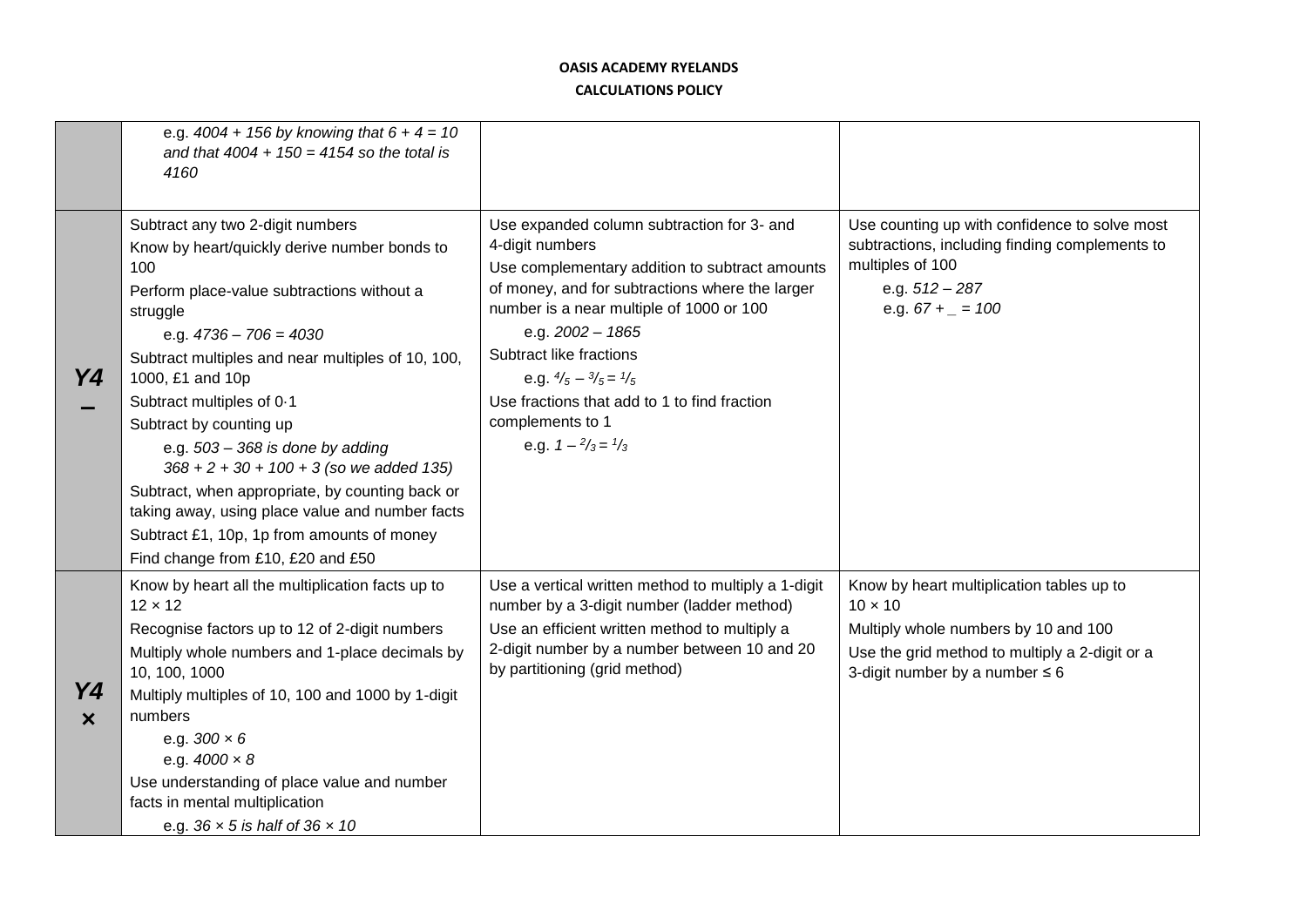|         | e.g. $50 \times 60 = 3000$<br>Partition 2-digit numbers to multiply by a 1-digit<br>number mentally<br>e.g. $4 \times 24$ as $4 \times 20$ and $4 \times 4$<br>Multiply near multiples by rounding<br>e.g. $33 \times 19$ as $(33 \times 20) - 33$<br>Find doubles to double 100 and beyond using<br>partitioning<br>Begin to double amounts of money<br>e.g. £35.60 doubled is £71.20                                                                                                                                                                                                                                                                                                              |                                                                                                                                                                                                                                    |                                                                                                                                                                                                                                                                                                                                                     |
|---------|-----------------------------------------------------------------------------------------------------------------------------------------------------------------------------------------------------------------------------------------------------------------------------------------------------------------------------------------------------------------------------------------------------------------------------------------------------------------------------------------------------------------------------------------------------------------------------------------------------------------------------------------------------------------------------------------------------|------------------------------------------------------------------------------------------------------------------------------------------------------------------------------------------------------------------------------------|-----------------------------------------------------------------------------------------------------------------------------------------------------------------------------------------------------------------------------------------------------------------------------------------------------------------------------------------------------|
| Y4<br>÷ | Know by heart all the division facts up to<br>$144 \div 12$<br>Divide whole numbers by 10, 100, to give whole<br>number answers or answers with 1 decimal place<br>Divide multiples of 100 by 1-digit numbers using<br>division facts<br>e.g. $3200 \div 8 = 400$<br>Use place value and number facts in mental<br>division<br>e.g. $245 \div 20$ is half of $245 \div 10$<br>Divide larger numbers mentally by subtracting the<br>10th or 20th multiple as appropriate<br>e.g. $156 \div 6$ is $20 + 6$ as $20 \times 6 = 120$ and<br>$6 \times 6 = 36$<br>Find halves of even numbers to 200 and beyond<br>using partitioning<br>Begin to halve amounts of money<br>e.g. half of £52.40 is £26.20 | Use a written method to divide a 2-digit or a<br>3-digit number by a 1-digit number<br>Give remainders as whole numbers<br>Begin to reduce fractions to their simplest forms<br>Find unit and non-unit fractions of larger amounts | Know by heart all the division facts up to<br>$100 \div 10$<br>Divide whole numbers by 10 and 100 to give<br>whole number answers or answers with<br>1 decimal place<br>Perform divisions just above the 10th multiple<br>using the written layout and understanding how to<br>give a remainder as a whole number<br>Find unit fractions of amounts |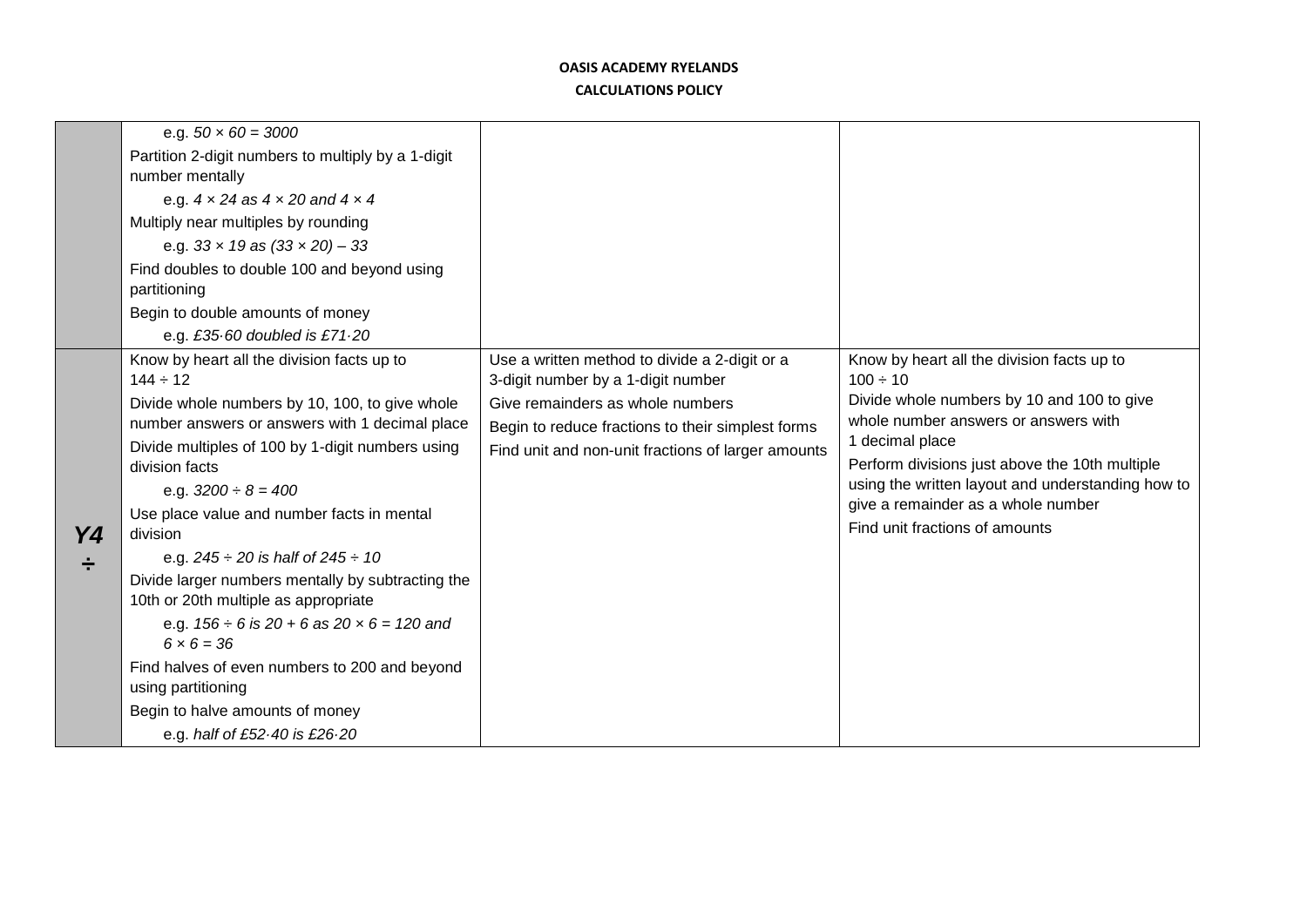| <b>UPPER KEY STAGE 2</b>                                                                                                                                                                                                                                                                                                                                                                                                                                               |                                                                                                                                                                                                                                                                                                                                                                                                                                                                                                                                                                                           |                                                                                                                                                                                                                                                                                                                                                                                                                                                |                                                                                                                                                                                                                                                                                                                                                     |                                                                                                                                                                                                                                                                                       |                                                                                                                                                                                                                       |
|------------------------------------------------------------------------------------------------------------------------------------------------------------------------------------------------------------------------------------------------------------------------------------------------------------------------------------------------------------------------------------------------------------------------------------------------------------------------|-------------------------------------------------------------------------------------------------------------------------------------------------------------------------------------------------------------------------------------------------------------------------------------------------------------------------------------------------------------------------------------------------------------------------------------------------------------------------------------------------------------------------------------------------------------------------------------------|------------------------------------------------------------------------------------------------------------------------------------------------------------------------------------------------------------------------------------------------------------------------------------------------------------------------------------------------------------------------------------------------------------------------------------------------|-----------------------------------------------------------------------------------------------------------------------------------------------------------------------------------------------------------------------------------------------------------------------------------------------------------------------------------------------------|---------------------------------------------------------------------------------------------------------------------------------------------------------------------------------------------------------------------------------------------------------------------------------------|-----------------------------------------------------------------------------------------------------------------------------------------------------------------------------------------------------------------------|
|                                                                                                                                                                                                                                                                                                                                                                                                                                                                        | Children move on from dealing mainly with whole numbers to performing arithmetic operations with both decimals and fractions.                                                                                                                                                                                                                                                                                                                                                                                                                                                             |                                                                                                                                                                                                                                                                                                                                                                                                                                                |                                                                                                                                                                                                                                                                                                                                                     |                                                                                                                                                                                                                                                                                       |                                                                                                                                                                                                                       |
| Addition and subtraction: Children will consolidate their use of<br>written procedures in adding and subtracting whole numbers with<br>up to 6 digits and also decimal numbers with up to 2 decimal<br>places. Mental strategies for adding and subtracting increasingly<br>large numbers will also be taught. These will draw upon children's<br>robust understanding of place value and knowledge of number<br>facts. Negative numbers will be added and subtracted. |                                                                                                                                                                                                                                                                                                                                                                                                                                                                                                                                                                                           | Multiplication and division: Efficient and flexible<br>strategies for mental multiplication and division are<br>taught and practised, so that children can perform<br>appropriate calculations even when the numbers are<br>large, such as 40 000 $\times$ 6 or 40 000 $\div$ 8. In addition, it is<br>in Years 5 and 6 that children extend their knowledge<br>and confidence in using written algorithms for<br>multiplication and division. |                                                                                                                                                                                                                                                                                                                                                     | Fractions, decimals, percentages and<br>ratio: Fractions and decimals are also<br>added, subtracted, divided and<br>multiplied, within the bounds of children's<br>understanding of these more<br>complicated numbers. Children will also<br>calculate simple percentages and ratios. |                                                                                                                                                                                                                       |
|                                                                                                                                                                                                                                                                                                                                                                                                                                                                        |                                                                                                                                                                                                                                                                                                                                                                                                                                                                                                                                                                                           |                                                                                                                                                                                                                                                                                                                                                                                                                                                | Year <sub>5</sub>                                                                                                                                                                                                                                                                                                                                   |                                                                                                                                                                                                                                                                                       |                                                                                                                                                                                                                       |
|                                                                                                                                                                                                                                                                                                                                                                                                                                                                        | <b>Mental calculation</b>                                                                                                                                                                                                                                                                                                                                                                                                                                                                                                                                                                 |                                                                                                                                                                                                                                                                                                                                                                                                                                                | <b>Written calculation</b>                                                                                                                                                                                                                                                                                                                          |                                                                                                                                                                                                                                                                                       | <b>Default for ALL children</b>                                                                                                                                                                                       |
| Y5                                                                                                                                                                                                                                                                                                                                                                                                                                                                     | Know number bonds to 1 and to the next whole<br>number<br>Add to the next 10 from a decimal number<br>e.g. $13.6 + 6.4 = 20$<br>Add numbers with 2 significant digits only, using<br>mental strategies<br>e.g. $3.4 + 4.8$<br>e.g. $23000 + 47000$<br>Add 1- or 2-digit multiples of 10, 100, 1000,<br>10 000 and 100 000<br>e.g. $8000 + 7000$<br>e.g. $600000 + 700000$<br>Add near multiples of 10, 100, 1000, 10 000 and<br>100 000 to other numbers<br>e.g. $82\,472 + 30\,004$<br>Add decimal numbers which are near multiples of<br>1 or 10, including money<br>e.g. $6.34 + 1.99$ | situation                                                                                                                                                                                                                                                                                                                                                                                                                                      | Use column addition to add two or three whole<br>numbers with up to 5 digits<br>Use column addition to add any pair of 2-place<br>decimal numbers, including amounts of money<br>Begin to add related fractions using equivalences<br>e.g. $\frac{1}{2} + \frac{1}{6} = \frac{3}{6} + \frac{1}{6}$<br>Choose the most efficient method in any given | e.g. $3.4 + 5.8$<br>to 100<br>value and number facts<br>4- and 5-digit numbers                                                                                                                                                                                                        | Add numbers with only 2 digits which are not zeros<br>Derive swiftly and without any difficulty number bonds<br>Add 'friendly' large numbers using knowledge of place<br>Use expanded column addition to add pairs of |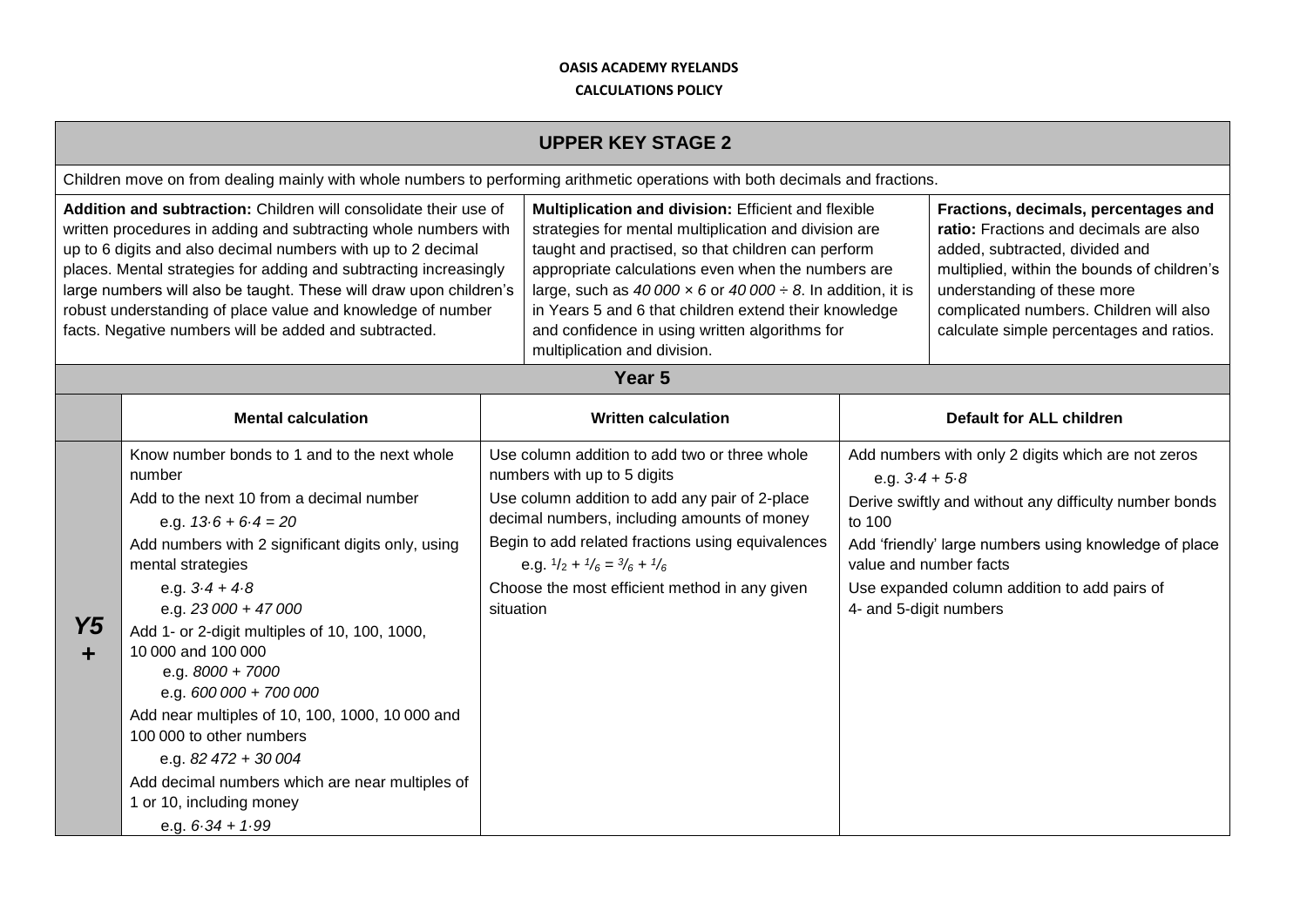|                         | e.g. £34.59 + £19.95<br>Use place value and number facts to add two or<br>more 'friendly' numbers, including money and<br>decimals<br>e.g. $3 + 8 + 6 + 4 + 7$<br>e.g. $0.6 + 0.7 + 0.4$<br>e.g. $2056 + 44$                                                                                                                                                                                                                                                                                                                                                                                                                                                                                                                                                                                    |                                                                                                                                                                                                                                                                                                                                                                                                                                                                                                                |                                                                                                                                                                                                            |
|-------------------------|-------------------------------------------------------------------------------------------------------------------------------------------------------------------------------------------------------------------------------------------------------------------------------------------------------------------------------------------------------------------------------------------------------------------------------------------------------------------------------------------------------------------------------------------------------------------------------------------------------------------------------------------------------------------------------------------------------------------------------------------------------------------------------------------------|----------------------------------------------------------------------------------------------------------------------------------------------------------------------------------------------------------------------------------------------------------------------------------------------------------------------------------------------------------------------------------------------------------------------------------------------------------------------------------------------------------------|------------------------------------------------------------------------------------------------------------------------------------------------------------------------------------------------------------|
| Y <sub>5</sub>          | Subtract numbers with 2 significant digits only,<br>using mental strategies<br>e.g. $6.2 - 4.5$<br>e.g. $72000 - 47000$<br>Subtract 1- or 2-digit multiples of 10, 100, 1000,<br>10 000 and 100 000<br>e.g. 8000 - 3000<br>e.g. $60000 - 200000$<br>Subtract 1- or 2-digit near multiples of 10, 100,<br>1000, 10 000 and 100 000 from other numbers<br>e.g. $82\,472 - 30\,004$<br>Subtract decimal numbers which are near<br>multiples of 1 or 10, including money<br>e.g. $6.34 - 1.99$<br>e.g. £34.59 - £19.95<br>Use counting up subtraction, with knowledge of<br>number bonds to 10, 100 or £1, as a strategy to<br>perform mental subtraction<br>e.g. $£10 - £3.45$<br>e.g. 1000 - 782<br>Recognise fraction complements to 1 and to the<br>next whole number<br>e.g. $1^2/5 + 3/5 = 2$ | Use compact or expanded column subtraction to<br>subtract numbers with up to 5 digits<br>Use complementary addition for subtractions<br>where the larger number is a multiple or near<br>multiple of 1000<br>Use complementary addition for subtractions of<br>decimal numbers with up to 2 places, including<br>amounts of money<br>Begin to subtract related fractions using<br>equivalences<br>e.g. $\frac{1}{2} - \frac{1}{6} = \frac{2}{6}$<br>Choose the most efficient method in any given<br>situation | Derive swiftly and without difficulty number bonds to<br>100<br>Use counting up with confidence to solve most<br>subtractions, including finding complements to<br>multiples of 1000<br>e.g. $3000 - 2387$ |
| Y5<br>$\bm{\mathsf{x}}$ | Know by heart all the multiplication facts up to<br>$12 \times 12$                                                                                                                                                                                                                                                                                                                                                                                                                                                                                                                                                                                                                                                                                                                              | Use short multiplication to multiply a 1-digit<br>number by a number with up to 4 digits                                                                                                                                                                                                                                                                                                                                                                                                                       | Know multiplication tables to 11 x 11<br>Multiply whole numbers and 1-place decimals by 10,                                                                                                                |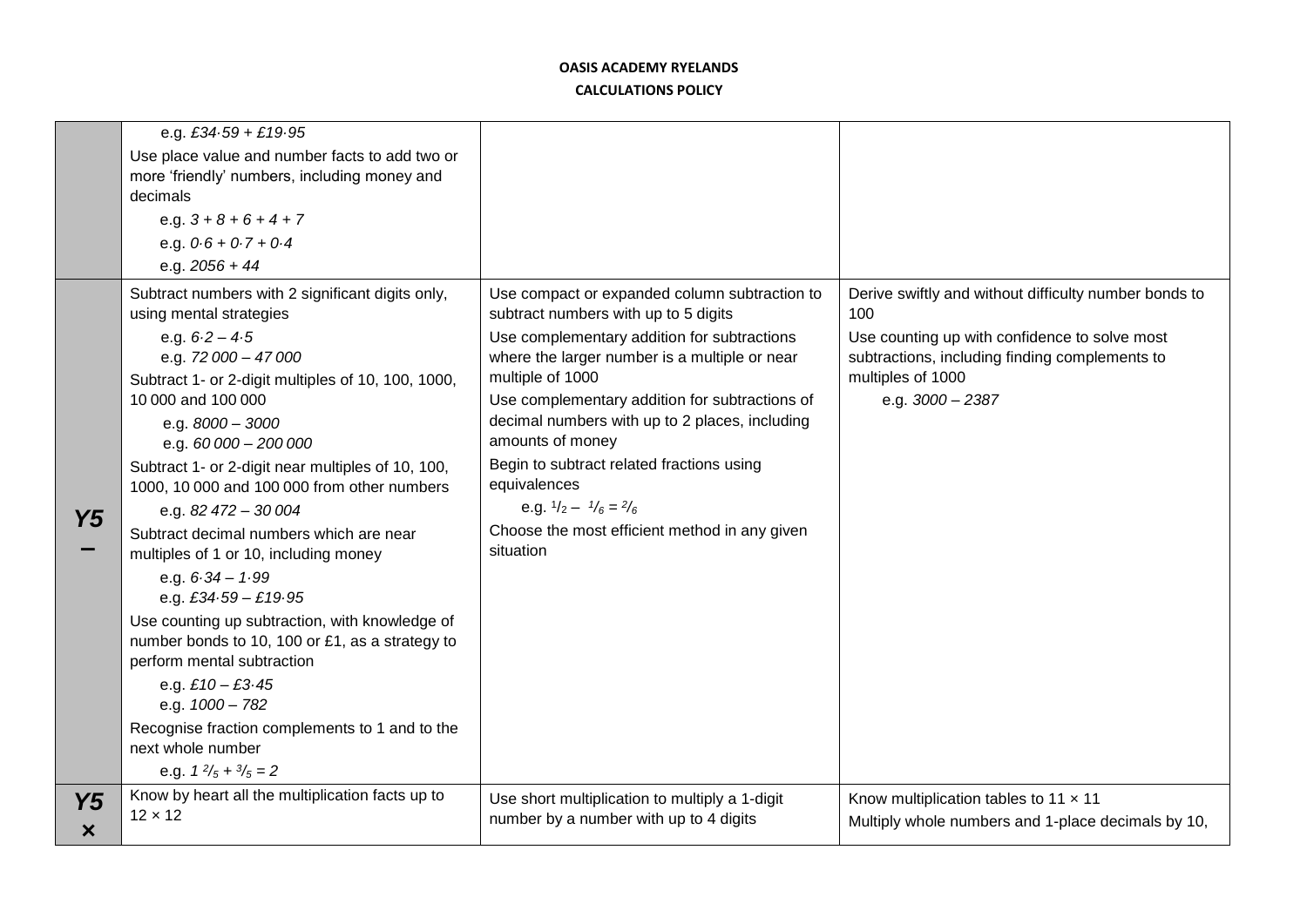|           | Multiply whole numbers and 1- and 2-place<br>decimals by 10, 100, 1000, 10 000<br>Use knowledge of factors and multiples in<br>multiplication<br>e.g. $43 \times 6$ is double $43 \times 3$<br>e.g. $28 \times 50$ is $\frac{1}{2}$ of $28 \times 100 = 1400$<br>Use knowledge of place value and rounding in<br>mental multiplication<br>e.g. $67 \times 199$ as $67 \times 200 - 67$<br>Use doubling and halving as a strategy in mental<br>multiplication<br>e.g. $58 \times 5$ is half of $58 \times 10$<br>e.g. $34 \times 4$ is 34 doubled twice<br>Partition 2-digit numbers, including decimals, to<br>multiply by a 1-digit number mentally<br>e.g. $6 \times 27$ as $6 \times 20$ (120) plus $6 \times 7$ (42)<br>e.g. $6.3 \times 7$ as $6 \times 7$ (42) plus $0.3 \times 7$ (2.1) | Use long multiplication to multiply 3-digit and<br>4-digit numbers by a number between 11 and 20<br>Choose the most efficient method in any given<br>situation<br>Find simple percentages of amounts<br>e.g. 10%, 5%, 20%, 15% and 50%<br>Begin to multiply fractions and mixed numbers by<br>whole numbers $\leq 10$<br>e.g. $4 \times \frac{2}{3} = \frac{8}{3} = \frac{2}{3}$ | 100 and 1000<br>Use knowledge of factors as aids to mental<br>multiplication<br>e.g. $13 \times 6$ is double $13 \times 3$<br>e.g. $23 \times 5$ is $\frac{1}{2}$ of $23 \times 10$<br>Use the grid method to multiply numbers with up to 4<br>digits by 1-digit numbers<br>Use the grid method to multiply 2-digit numbers by 2-<br>digit numbers |
|-----------|------------------------------------------------------------------------------------------------------------------------------------------------------------------------------------------------------------------------------------------------------------------------------------------------------------------------------------------------------------------------------------------------------------------------------------------------------------------------------------------------------------------------------------------------------------------------------------------------------------------------------------------------------------------------------------------------------------------------------------------------------------------------------------------------|----------------------------------------------------------------------------------------------------------------------------------------------------------------------------------------------------------------------------------------------------------------------------------------------------------------------------------------------------------------------------------|----------------------------------------------------------------------------------------------------------------------------------------------------------------------------------------------------------------------------------------------------------------------------------------------------------------------------------------------------|
| <b>Y5</b> | e.g. £37.45 doubled is £37 doubled (£74)<br>plus 45p doubled (90p) giving a total of<br>£74.90<br>Know by heart all the division facts up to<br>$144 \div 12$<br>Divide whole numbers by 10, 100, 1000, 10 000<br>to give whole number answers or answers with<br>1, 2 or 3 decimal places<br>Use doubling and halving as mental division<br>strategies<br>e.g. $34 \div 5$ is $(34 \div 10) \times 2$<br>Use knowledge of multiples and factors, as well<br>as tests for divisibility, in mental division<br>e.g. $246 \div 6$ is $123 \div 3$                                                                                                                                                                                                                                                | Use short division to divide a number with up to<br>4 digits by a number $\leq 12$<br>Give remainders as whole numbers or as<br>fractions<br>Find non-unit fractions of large amounts<br>Turn improper fractions into mixed numbers and<br>vice versa<br>Choose the most efficient method in any given<br>situation                                                              | Know by heart division facts up to $121 \div 11$<br>Divide whole numbers by 10, 100 or 1000 to give<br>answers with up to 1 decimal place<br>Use doubling and halving as mental division<br>strategies<br>Use an efficient written method to divide numbers ≤<br>1000 by 1-digit numbers<br>Find unit fractions of 2- and 3-digit numbers          |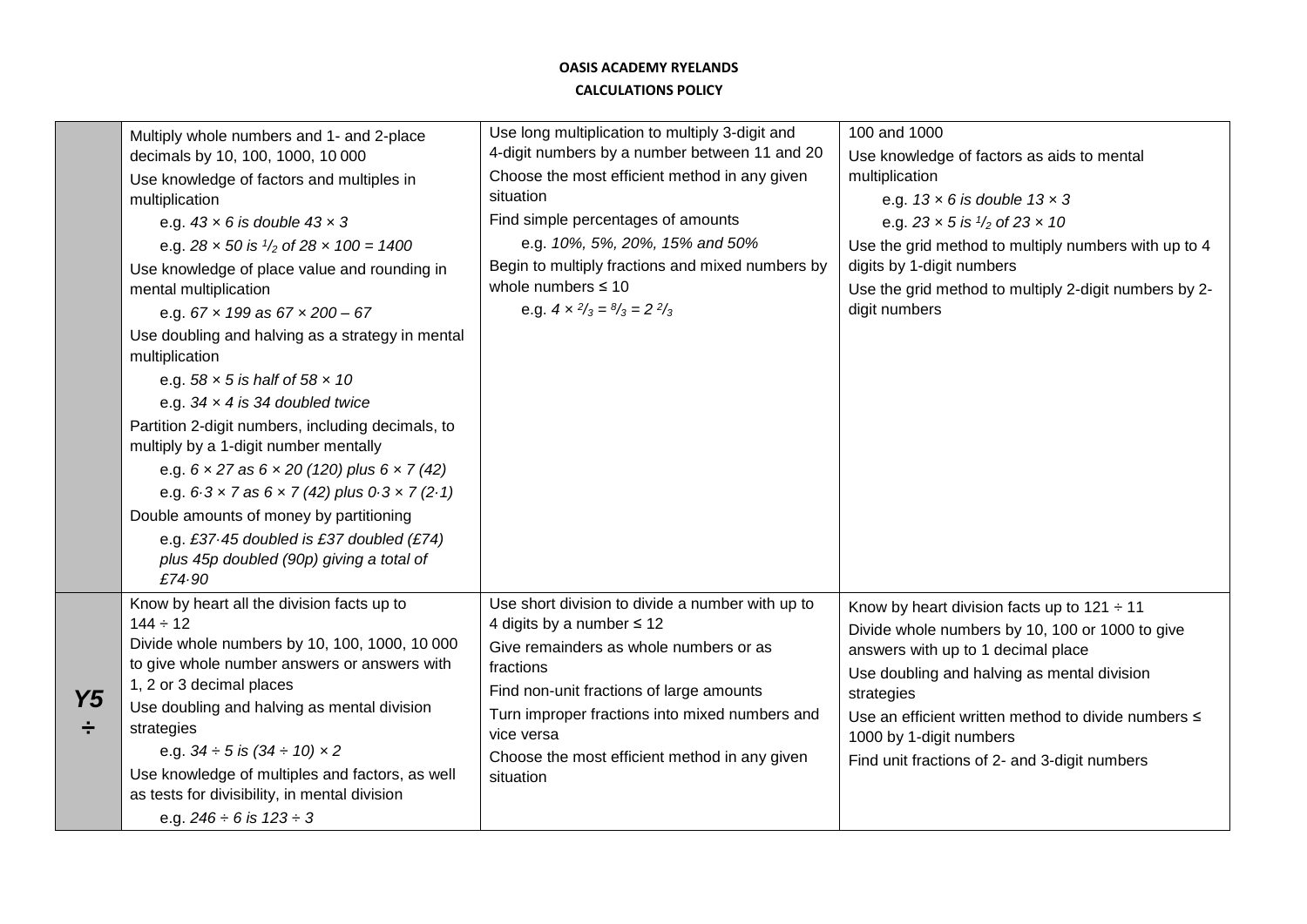| e.g. We know that 525 divides by 25 and<br>by $3$                                                       |  |
|---------------------------------------------------------------------------------------------------------|--|
| Halve amounts of money by partitioning                                                                  |  |
| e.g. $\frac{1}{2}$ of £75.40 = $\frac{1}{2}$ of £75 (£37.50) plus<br>half of $40p(20p)$ which is £37.70 |  |
| Divide larger numbers mentally by subtracting the<br>10th or 100th multiple as appropriate              |  |
| e.g. $96 \div 6$ is $10 + 6$ , as $10 \times 6 = 60$ and<br>$6 \times 6 = 36$                           |  |
| e.g. $312 \div 3$ is $100 + 4$ as $100 \times 3 = 300$ and<br>$4 \times 3 = 12$                         |  |
| Know tests for divisibility by 2, 3, 4, 5, 6, 9 and 25                                                  |  |
| Know square numbers and cube numbers                                                                    |  |
| Reduce fractions to their simplest form                                                                 |  |
|                                                                                                         |  |

# **Year 6**

|                | <b>Mental calculation</b>                                                                                                                                                                                                                                                                                                                                                                                                                                                                                                                            | <b>Written calculation</b>                                                                                                                                                                               | Default for ALL children                                                                                                                                                                                                                                                                                                    |
|----------------|------------------------------------------------------------------------------------------------------------------------------------------------------------------------------------------------------------------------------------------------------------------------------------------------------------------------------------------------------------------------------------------------------------------------------------------------------------------------------------------------------------------------------------------------------|----------------------------------------------------------------------------------------------------------------------------------------------------------------------------------------------------------|-----------------------------------------------------------------------------------------------------------------------------------------------------------------------------------------------------------------------------------------------------------------------------------------------------------------------------|
| <b>Y6</b><br>÷ | Know by heart number bonds to 100 and use<br>these to derive related facts<br>e.g. $3.46 + 0.54$<br>Derive, quickly and without difficulty, number<br>bonds to 1000<br>Add small and large whole numbers where the<br>use of place value or number facts makes the<br>calculation do-able mentally<br>e.g. $34000 + 8000$<br>Add multiples of powers of 10 and near multiples<br>of the same<br>e.g. $6345 + 199$<br>Add negative numbers in a context such as<br>temperature where the numbers make sense<br>Add two 1-place decimal numbers or two | Use column addition to add numbers with up to 5<br>digits<br>Use column addition to add decimal numbers<br>with up to 3 decimal places<br>Add mixed numbers and fractions with different<br>denominators | Derive, swiftly and without difficulty, number bonds to<br>100<br>Use place value and number facts to add 'friendly'<br>large or decimal numbers<br>e.g. $3.4 + 6.6$<br>e.g. $26000 + 54000$<br>Use column addition to add numbers with up to<br>4-digits<br>Use column addition to add pairs of 2-place decimal<br>numbers |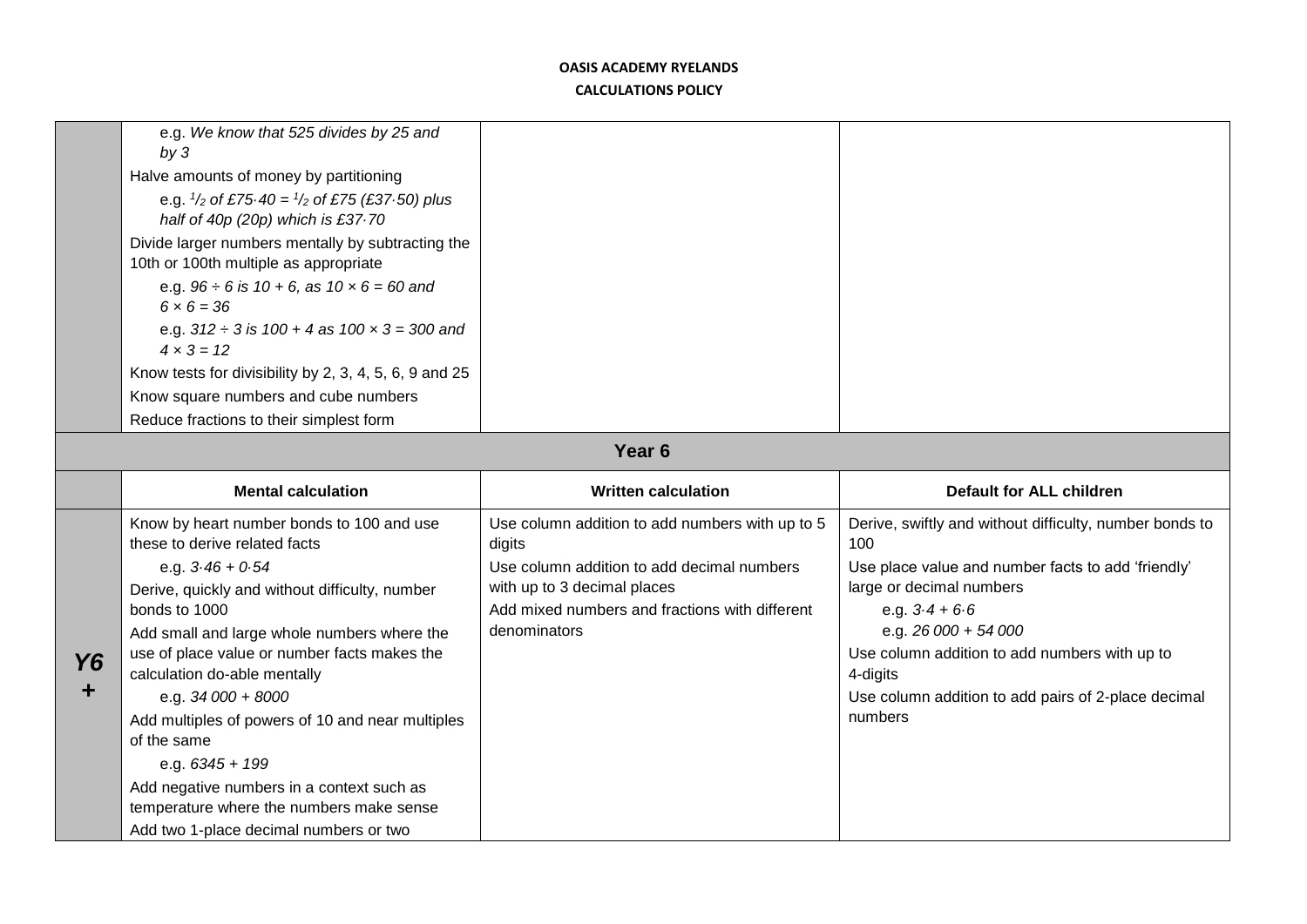|                     | 2-place decimal numbers less than 1<br>e.g. $4.5 + 6.3$<br>e.g. $0.74 + 0.33$<br>Add positive numbers to negative numbers<br>e.g. Calculate a rise in temperature or<br>continue a sequence beginning with a<br>negative number                                                                                                                                                                                                                                                                                                                                                                                                                                                                                                                                  |                                                                                                                                                                                                                                                                                                                                                                                     |                                                                                                                                                                                                                                                                                                                                                                                      |
|---------------------|------------------------------------------------------------------------------------------------------------------------------------------------------------------------------------------------------------------------------------------------------------------------------------------------------------------------------------------------------------------------------------------------------------------------------------------------------------------------------------------------------------------------------------------------------------------------------------------------------------------------------------------------------------------------------------------------------------------------------------------------------------------|-------------------------------------------------------------------------------------------------------------------------------------------------------------------------------------------------------------------------------------------------------------------------------------------------------------------------------------------------------------------------------------|--------------------------------------------------------------------------------------------------------------------------------------------------------------------------------------------------------------------------------------------------------------------------------------------------------------------------------------------------------------------------------------|
| Y6                  | Use number bonds to 100 to perform mental<br>subtraction of any pair of integers by<br>complementary addition<br>e.g. $1000 - 654$ as $46 + 300$ in our heads<br>Use number bonds to 1 and 10 to perform mental<br>subtraction of any pair of 1-place or<br>2-place decimal numbers using complementary<br>addition and including money<br>e.g. $10 - 3.65$ as $0.35 + 6$<br>e.g. £50 - £34.29 as $71p + 15$<br>Use number facts and place value to perform<br>mental subtraction of large numbers or decimal<br>numbers with up to 2 places<br>e.g. $467900 - 3005$<br>e.g. $4.63 - 1.02$<br>Subtract multiples of powers of 10 and near<br>multiples of the same<br>Subtract negative numbers in a context such as<br>temperature where the numbers make sense | Use column subtraction to subtract numbers with<br>up to 6 digits<br>Use complementary addition for subtractions<br>where the larger number is a multiple or near<br>multiple of 1000 or 10 000<br>Use complementary addition for subtractions of<br>decimal numbers with up to 3 places, including<br>money<br>Subtract mixed numbers and fractions with<br>different denominators | Use number bonds to 100 to perform mental<br>subtraction of numbers up to 1000 by complementary<br>addition<br>e.g. $1000 - 654$ as $46 + 300$ in our heads<br>Use complementary addition for subtraction of<br>integers up to 10 000<br>e.g. $2504 - 1878$<br>Use complementary addition for subtractions of 1-<br>place decimal numbers and amounts of money<br>e.g. £7.30 - £3.55 |
| Y6<br>$\bm{\times}$ | Know by heart all the multiplication facts up to<br>$12 \times 12$<br>Multiply whole numbers and decimals with up to<br>3 places by 10, 100 or 1000<br>e.g. $234 \times 1000 = 234000$<br>e.g. $0.23 \times 1000 = 230$<br>Identify common factors, common multiples and                                                                                                                                                                                                                                                                                                                                                                                                                                                                                         | Use short multiplication to multiply a 1-digit<br>number by a number with up to 4 digits<br>Use long multiplication to multiply a 2-digit<br>number by a number with up to 4 digits<br>Use short multiplication to multiply a 1-digit<br>number by a number with 1 or 2 decimal places,<br>including amounts of money                                                               | Know by heart all the multiplication facts up to<br>$12 \times 12$<br>Multiply whole numbers and 1- and 2-place decimals<br>by 10, 100 and 1000<br>Use an efficient written method to multiply a<br>1-digit or a teen number by a number with up to 4<br>digits by partitioning (grid method)                                                                                        |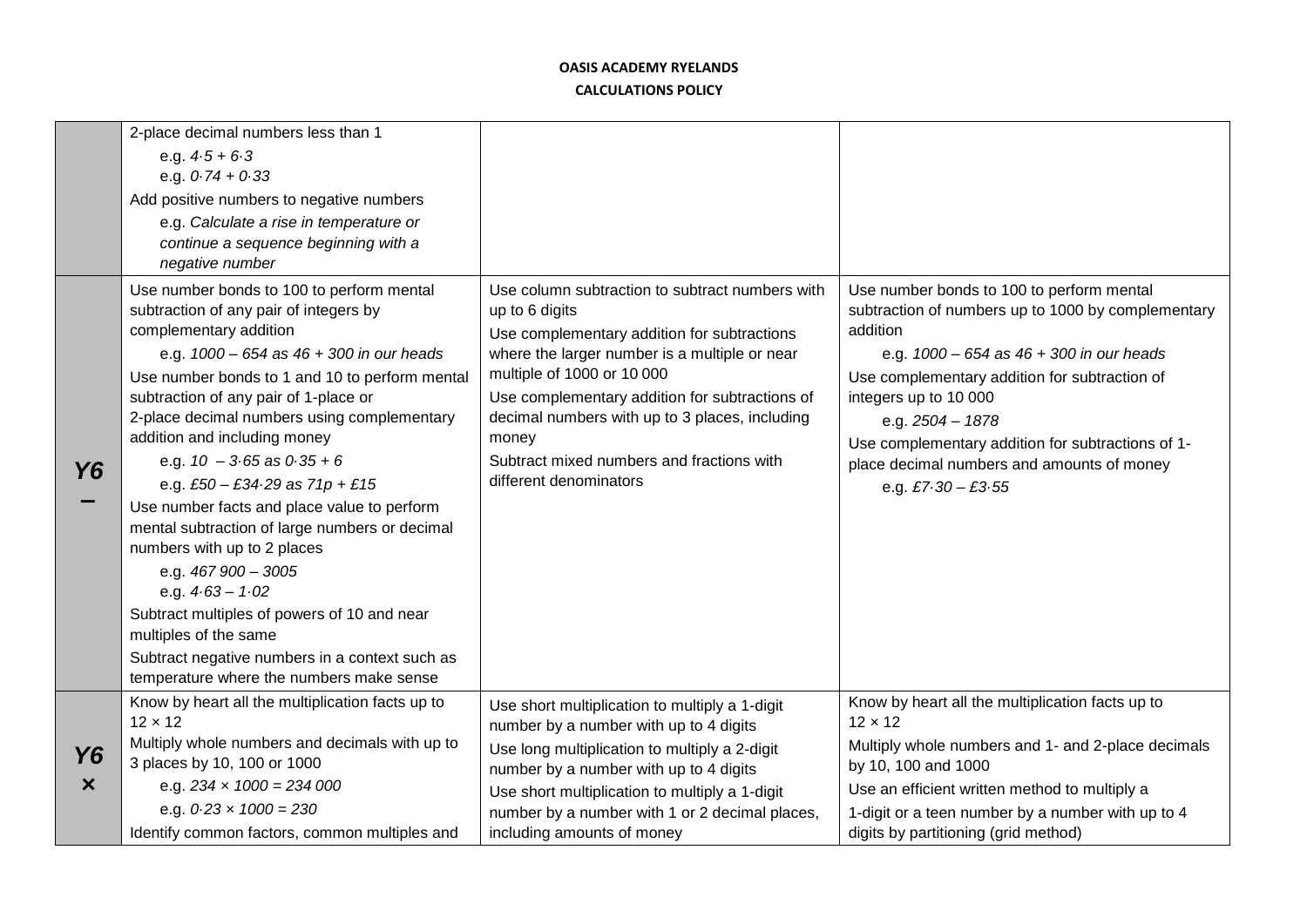|                | prime numbers and use factors in mental<br>multiplication                                                                                          | Multiply fractions and mixed numbers by whole<br>numbers                                       | Multiply a 1-place decimal number up to 10 by a<br>number $\leq 100$ using the grid method                                           |
|----------------|----------------------------------------------------------------------------------------------------------------------------------------------------|------------------------------------------------------------------------------------------------|--------------------------------------------------------------------------------------------------------------------------------------|
|                | e.g. $326 \times 6$ is 652 $\times$ 3 which is 1956                                                                                                | Multiply fractions by proper fractions                                                         |                                                                                                                                      |
|                | Use place value and number facts in mental<br>multiplication                                                                                       | Use percentages for comparison and calculate<br>simple percentages                             |                                                                                                                                      |
|                | e.g. $4000 \times 6 = 24000$<br>e.g. $0.03 \times 6 = 0.18$                                                                                        |                                                                                                |                                                                                                                                      |
|                | Use doubling and halving as mental multiplication<br>strategies, including to multiply by 2, 4, 8, 5, 20,<br>50 and 25                             |                                                                                                |                                                                                                                                      |
|                | e.g. $28 \times 25$ is a quarter of $28 \times 100 = 700$<br>Use rounding in mental multiplication<br>e.g. $34 \times 19$ as $(34 \times 20) - 34$ |                                                                                                |                                                                                                                                      |
|                | Multiply 1- and 2-place decimals by numbers up<br>to and including 10 using place value and<br>partitioning                                        |                                                                                                |                                                                                                                                      |
|                | e.g. $3.6 \times 4$ is $12 + 2.4$                                                                                                                  |                                                                                                |                                                                                                                                      |
|                | e.g. $2.53 \times 3$ is $6 + 1.5 + 0.09$                                                                                                           |                                                                                                |                                                                                                                                      |
|                | Double decimal numbers with up to 2 places                                                                                                         |                                                                                                |                                                                                                                                      |
|                | using partitioning                                                                                                                                 |                                                                                                |                                                                                                                                      |
|                | e.g. 36.73 doubled is double 36 (72) plus<br>double 0.73 (1.46)                                                                                    |                                                                                                |                                                                                                                                      |
|                | Know by heart all the division facts up to                                                                                                         | Use short division to divide a number with up to                                               | Know by heart all the division facts up to                                                                                           |
| <b>Y6</b><br>÷ | $144 \div 12$<br>Divide whole numbers by powers of 10 to give                                                                                      | 4 digits by a 1-digit or a 2-digit number                                                      | $144 \div 12$<br>Divide whole numbers by 10, 100, 1000 to give whole                                                                 |
|                | whole number answers or answers with up to                                                                                                         | Use long division to divide 3-digit and 4-digit<br>numbers by 'friendly' 2-digit numbers       | number answers or answers with up to                                                                                                 |
|                | 3 decimal places                                                                                                                                   | Give remainders as whole numbers or as                                                         | 2 decimal places                                                                                                                     |
|                | Identify common factors, common multiples and<br>primes numbers and use factors in mental<br>division                                              | fractions or as decimals<br>Divide a 1-place or a 2-place decimal number by                    | Use an efficient written method, involving subtracting<br>powers of 10 times the divisor, to divide any number<br>of up to 1000 by a |
|                | e.g. $438 \div 6$ is $219 \div 3$ which is 73                                                                                                      | a number $\leq 12$ using multiples of the divisors<br>Divide proper fractions by whole numbers | number $\leq 12$                                                                                                                     |
|                | Use tests for divisibility to aid mental calculation                                                                                               |                                                                                                | e.g. $836 \div 11$ as $836 - 770$ (70 x 11) leaving 66                                                                               |
|                | Use doubling and halving as mental division                                                                                                        |                                                                                                | which is $6 \times 11$ , giving the answer 76                                                                                        |